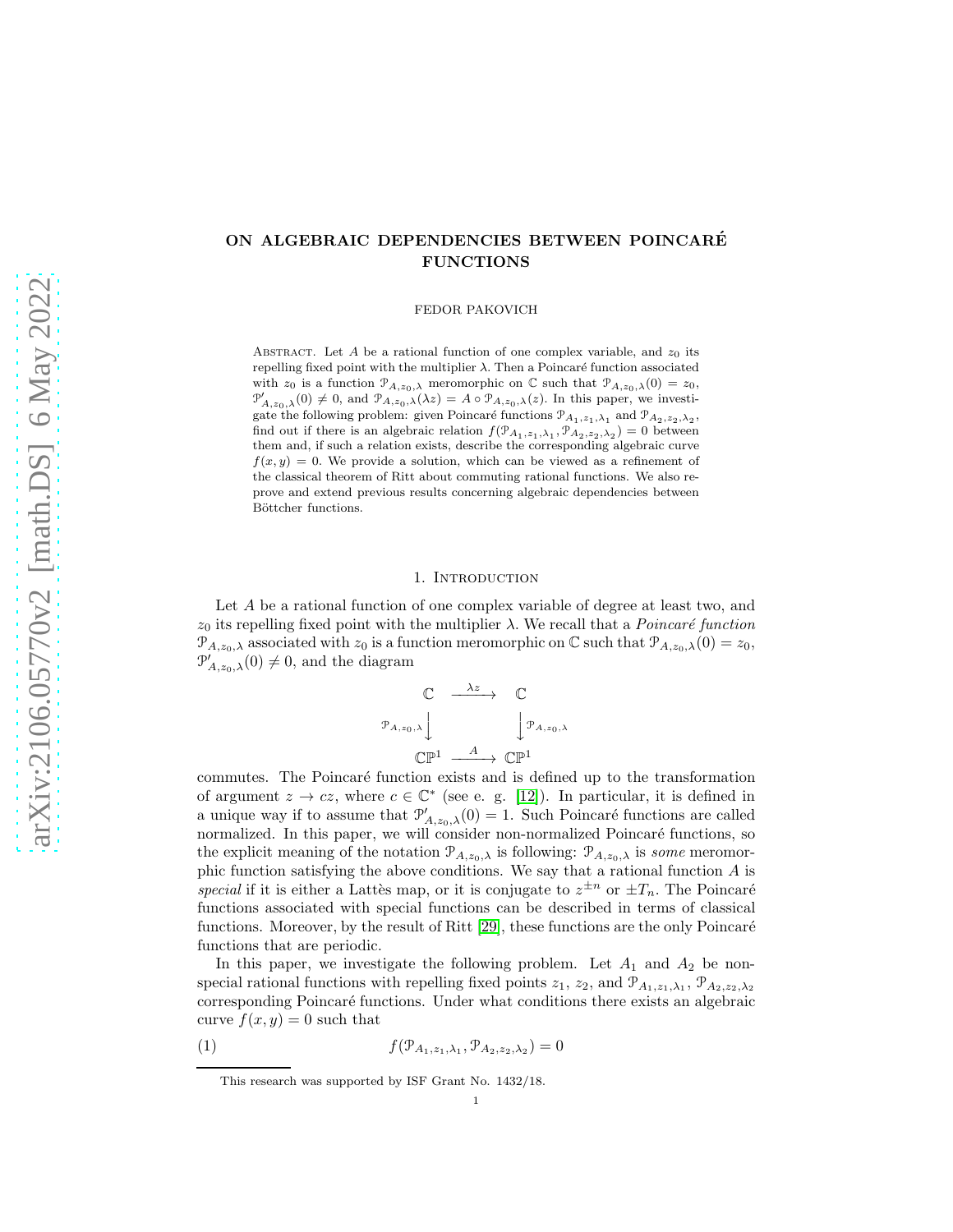and, if such a curve exists, how it can be described? The simplest example of relation [\(1\)](#page-0-0) is just the equality

<span id="page-1-0"></span>
$$
(\mathbf{2}) \qquad \qquad \mathbf{P}_{A_1, z_0, \lambda_1} = \mathbf{P}_{A_2, z_0, \lambda_2},
$$

which is known to have strong dynamical consequences. Specifically, equality [\(2\)](#page-1-0) implies that  $A_1$  and  $A_2$  commute. On the other hand, by the theorem of Ritt (see [\[28\]](#page-18-1) and also [\[6\]](#page-17-1), [\[23\]](#page-18-2)), every two non-special commuting rational functions of degree at least two have a common iterate. Thus, equality [\(2\)](#page-1-0) implies that

<span id="page-1-1"></span>
$$
(3) \t A_1^{ol_1} = A_2^{ol_2}
$$

for some integers  $l_1, l_2 \geq 1$ . Moreover, the Ritt theorem essentially is equivalent to the statement that equality [\(2\)](#page-1-0) implies equality [\(3\)](#page-1-1), since it was observed already by Fatou and Julia ([\[8\]](#page-17-2), [\[9\]](#page-17-3)) that if two rational functions commute, then some of their iterates share a repelling fixed point and a corresponding Poincaré function.

To our best knowledge, the problem of describing algebraic dependencies between Poincaré functions has never been considered in the literature. Nevertheless, the problem of describing algebraic dependencies between *Böttcher functions*, similar in spirit, has been investigated in the papers [\[2\]](#page-17-4), [\[14\]](#page-17-5). We recall that for a polynomial P of degree n a corresponding Böttcher function  $B<sub>P</sub>$  is a Laurent series

<span id="page-1-3"></span>(4) 
$$
\mathcal{B}_P = a_{-1}z + a_0 + \frac{a_1}{z} + \frac{a_2}{z^2} + \cdots \in z\mathbb{C}[[1/z]], \quad a_{-1} \neq 0,
$$

that makes the diagram

<span id="page-1-4"></span>(5) 
$$
\begin{array}{ccc}\n\mathbb{C} & \xrightarrow{\cdot} & \mathbb{C} \\
\mathbb{B}_A \downarrow & & \downarrow \mathbb{B}_A \\
\mathbb{C}\mathbb{P}^1 & \xrightarrow{A} & \mathbb{C}\mathbb{P}^1\n\end{array}
$$

commutative. In this notation, the result of Becker and Bergweiler [\[2\]](#page-17-4) (see also [\[3\]](#page-17-6)), states that if  $A_1$  and  $A_2$  are polynomials of the same degree d, then the function  $\beta = \mathcal{B}_{A_1} \circ \mathcal{B}_{A_2}^{-1}$  is transcendental, unless either  $\beta$  is linear, or  $A_1$  and  $A_2$  are special (notice that since a polynomial cannot be a Lattes map, a polynomial is special if and only if it is conjugate to  $z^n$  or  $\pm T_n$ ). Since the equality

$$
f(\mathcal{B}_{A_1}(z), \mathcal{B}_{A_2}(z)) = 0
$$

holds for some  $f(x, y) \in \mathbb{C}[x, y]$  if and only if the function  $\beta$  is algebraic, this result implies the absence of nontrivial algebraic dependencies of degree greater than one between  $\mathcal{B}_{A_1}(z)$  and  $\mathcal{B}_{A_2}(z)$  for non-special  $A_1$  and  $A_2$  of the same degree.

Subsequently, in the paper of Nguyen [\[14\]](#page-17-5), was shown that the equality

<span id="page-1-2"></span>(6) 
$$
f(\mathcal{B}_{A_1}(z^{d_1}), \mathcal{B}_{A_2}(z^{d_2})) = 0
$$

holds for some integers  $d_1, d_2 \geq 1$  if and only if there exist polynomials  $X_1, X_2, B$ and integers  $l_1, l_2 \geq 1$  such that the diagram

$$
(\mathbb{CP}^1)^2 \xrightarrow{(B,B)} (\mathbb{CP}^1)^2
$$
  

$$
(X_1, X_2) \downarrow \qquad \qquad (\mathbb{CP}^1)^2
$$
  

$$
(\mathbb{CP}^1)^2 \xrightarrow{(A_1^{o1_1}, A_2^{o1_2})} (\mathbb{CP}^1)^2
$$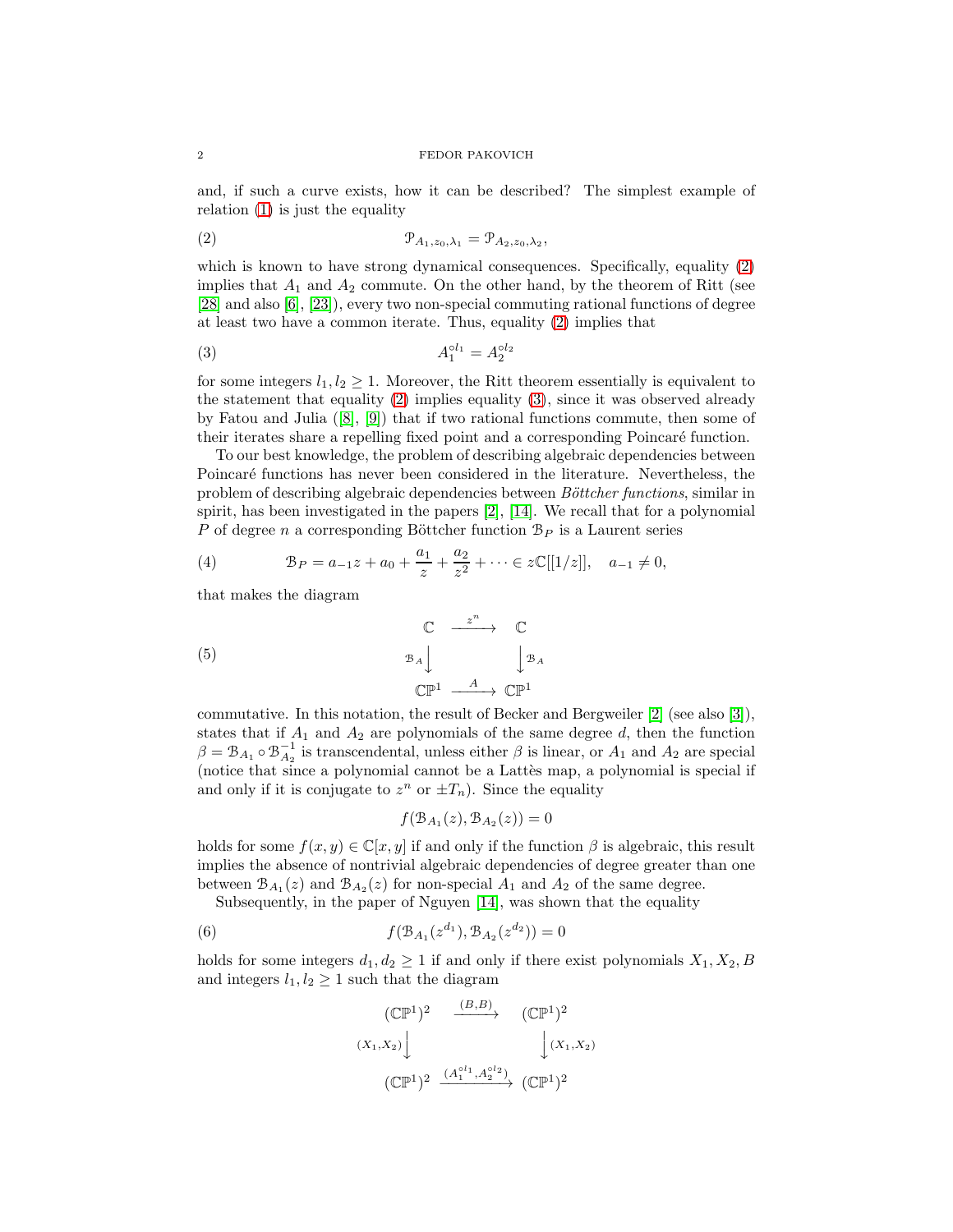commutes. Notice that although the result of Nguyen treats the more general situation than the result of Becker and Bergweiler, the former does not formally imply the latter.

The main result of this paper is the following analogue of the result of Nguyen.

<span id="page-2-1"></span>**Theorem 1.1.** Let  $A_1$ ,  $A_2$  be non-special rational functions of degree at least two,  $z_1$ ,  $z_2$  their repelling fixed points with multipliers  $\lambda_1$ ,  $\lambda_2$ , and  $\mathcal{P}_{A_1,z_1,\lambda_1}$ ,  $\mathcal{P}_{A_2,z_2,\lambda_2}$ Poincaré functions. Assume that  $C : f(x, y) = 0$  is an irreducible algebraic curve, and  $d_1$ ,  $d_2$  are coprime positive integers such that the equality

<span id="page-2-0"></span>(7) 
$$
f\left(\mathcal{P}_{A_1,z_1,\lambda_1}(z^{d_1}),\mathcal{P}_{A_2,z_2,\lambda_2}(z^{d_2})\right)=0
$$

holds. Then C has genus zero. Furthermore, if  $C : f(x, y) = 0$  is an irreducible algebraic curve of genus zero with a generically one-to-one parametrization by rational functions  $z \to (X_1(z), X_2(z))$ , and  $d_1, d_2$  are coprime positive integers, then equality [\(7\)](#page-2-0) holds for some Poincaré functions  $\mathcal{P}_{A_1,z_1,\lambda_1}$ ,  $\mathcal{P}_{A_2,z_2,\lambda_2}$  if and only if there exist positive integers  $l_1, l_2, k$  and a rational function B with a repelling fixed point  $z_0$  such that the diagram

<span id="page-2-2"></span>(8) 
$$
\begin{array}{ccc}\n(\mathbb{CP}^1)^2 & \xrightarrow{(B,B)} & (\mathbb{CP}^1)^2 \\
\downarrow (X_1, X_2) & & \downarrow (X_1, X_2) \\
(\mathbb{CP}^1)^2 & \xrightarrow{(A_1^{\circ l_1}, A_2^{\circ l_2})} (\mathbb{CP}^1)^2,\n\end{array}
$$

commutes and the equalities

<span id="page-2-3"></span>(9) 
$$
X_1(z_0) = z_1, \quad X_2(z_0) = z_2,
$$

<span id="page-2-4"></span>(10) 
$$
\text{ord}_{z_0} X_1 = d_1 k, \quad \text{ord}_{z_0} X_2 = d_2 k
$$

hold.

Notice that Theorem [1.1](#page-2-1) can be considered as a refinement of the Ritt theorem. Indeed, equality  $(2)$  is a particular case of condition  $(7)$ , where

$$
f(x, y) = x - y = 0
$$

is parametrized by the functions  $X_1 = z$ ,  $X_2 = z$ . Thus, in this case diagram [\(8\)](#page-2-2) reduces to equality [\(3\)](#page-1-1). More generally, considering the curve  $x - R(y) = 0$ , where  $R$  is a rational function, we conclude that the equality

$$
\mathcal{P}_{A_1,z_1,\lambda_1} = R \circ \mathcal{P}_{A_2,z_2,\lambda_2}
$$

implies that there exist  $l_1, l_2 \geq 1$  such that the diagram

$$
\begin{array}{ccc}\mathbb{CP}^1 & \xrightarrow{A_2^{ol_2}} & \mathbb{CP}^1\\ & | & R & | & R\\ \mathbb{CP}^1 & \xrightarrow{A_1^{ol_1}} & \mathbb{CP}^1\end{array}
$$

commutes.

Notice also that Theorem [1.1](#page-2-1) implies the following handy criterion for the algebraic independence of Poincaré functions.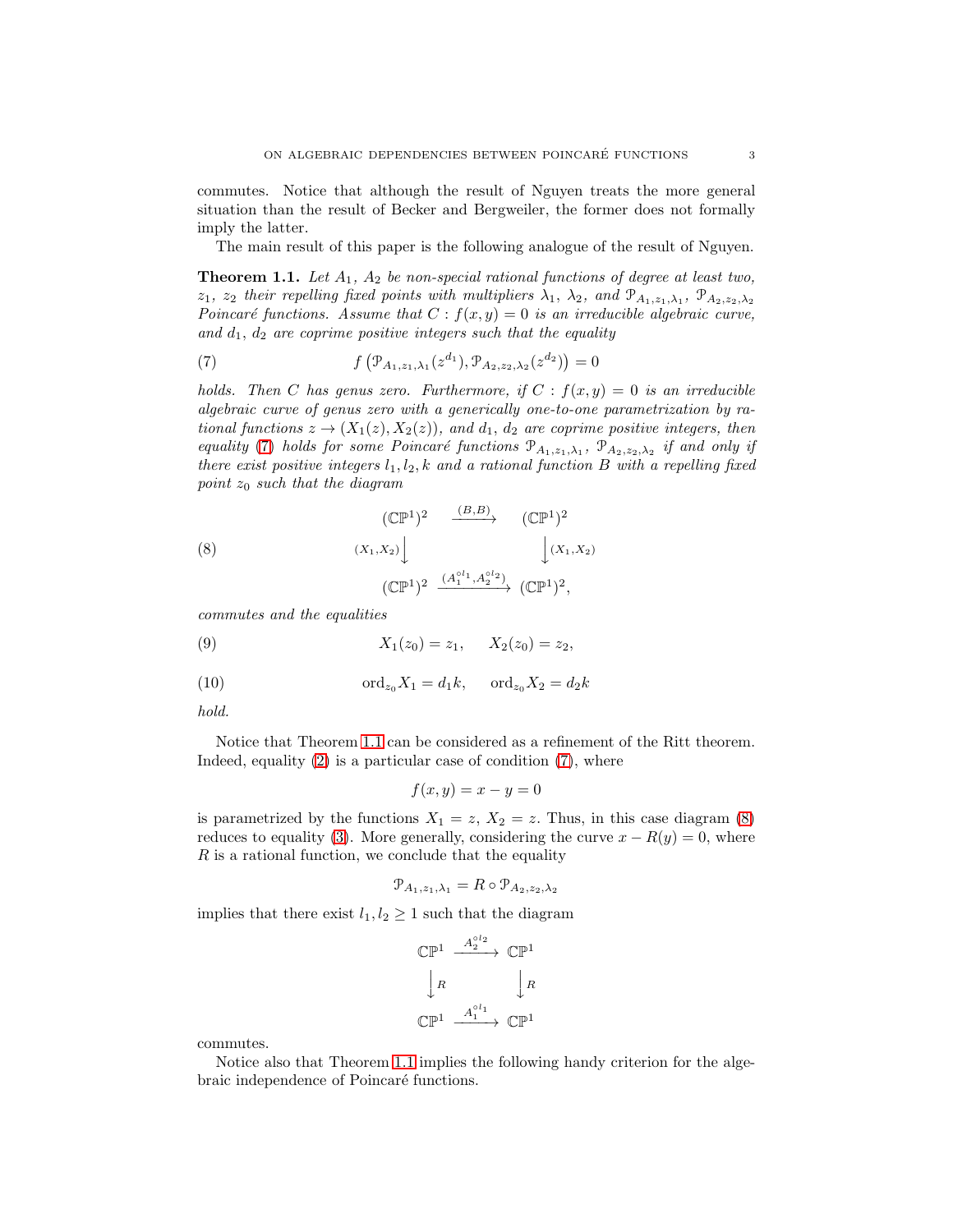<span id="page-3-3"></span>**Corollary 1.2.** Let  $A_1$  and  $A_2$  be non-special rational functions of degrees  $n_1 \geq 2$ and  $n_2 \geq 2$ , and  $z_1$ ,  $z_2$  their repelling fixed points with multipliers  $\lambda_1$ ,  $\lambda_2$ . Then Poincaré functions  $\mathcal{P}_{A_1,z_1,\lambda_1}$ ,  $\mathcal{P}_{A_2,z_2,\lambda_2}$  are algebraically independent, unless there exist positive integers  $l_1, l_2$  and  $l'_1, l'_2$  such that  $n_1^{l_1} = n_2^{l_2}$  and  $\lambda_1^{l'_1} = \lambda_2^{l'_2}$ .

In addition to Theorem [1.1,](#page-2-1) we prove the following more precise version of the theorem of Nguyen, which formally includes and generalizes the result of Becker and Bergweiler.

<span id="page-3-2"></span>**Theorem 1.3.** Let  $A_1$ ,  $A_2$  be non-special polynomials of degree at least two, and  $\mathcal{B}_{A_1}$ ,  $\mathcal{P}_{A_2}$  Böttcher functions. Assume that  $C$ :  $f(x,y) = 0$  is an irreducible algebraic curve, and  $d_1$ ,  $d_2$  are coprime positive integers such that the equality

<span id="page-3-0"></span>(11) 
$$
f\left(\mathcal{B}_{A_1}(z^{d_1}), \mathcal{B}_{A_2}(z^{d_2})\right) = 0
$$

holds. Then C has genus zero and can be parametrized by polynomials. Furthermore, if  $C : f(x, y) = 0$  is an irreducible algebraic curve of genus zero with a generically one-to-one parametrization by polynomials  $z \to (X_1(z), X_2(z))$ , and  $d_1$ ,  $d_2$  are coprime positive integers, then equality [\(11\)](#page-3-0) holds for some Böttcher functions  $\mathcal{B}_{A_1}$ ,  $\mathcal{P}_{A_2}$  if and only if there exist positive integers  $l_1, l_2$  and a polynomial B such that the diagram

<span id="page-3-4"></span>(12) 
$$
\begin{array}{ccc} (\mathbb{CP}^1)^2 & \xrightarrow{(B,B)} & (\mathbb{CP}^1)^2 \\ & & \\ (X_1, X_2) & & \\ & & \\ (\mathbb{CP}^1)^2 & \xrightarrow{(A_1^{\circ l_1}, A_2^{\circ l_2})} (\mathbb{CP}^1)^2, \end{array}
$$

commutes, and the equalities

<span id="page-3-5"></span>(13)  $\deg X_1 = d_1, \quad \deg X_2 = d_2$ 

hold. In particular, the equality

$$
f\left(\mathcal{B}_{A_1}(z), \mathcal{B}_{A_2}(z)\right) = 0
$$

implies that  $C : f(x, y) = 0$  has degree one and some iterates of  $A_1$  and  $A_2$  are conjugate.

The approach of Nguyen to the study of algebraic dependencies [\(6\)](#page-1-2) relies on the fact that such dependencies give rise to *invariant algebraic curves* for endomorphisms  $(A_1, A_2) : (\mathbb{CP}^1)^2 \to (\mathbb{CP}^1)^2$ , given by the formula

<span id="page-3-1"></span>(14) 
$$
(z_1, z_2) \to (A_1(z_1), A_2(z_2)).
$$

where  $A_1$  and  $A_2$  are polynomials (for example, for polynomials  $A_1$ ,  $A_2$  of the same degree *n*, after substituting  $z^n$  for z into [\(6\)](#page-1-2) we obtain the equality

$$
f(A_1 \circ B_{A_1}(z^{d_1}), A_2 \circ B_{A_2}(z^{d_2})) = 0,
$$

implying that  $f(x, y) = 0$  is  $(A_1, A_2)$ -invariant). Such invariant curves were completely classified by Medvedev and Scanlon in the paper [\[11\]](#page-17-7), and the proof of the theorem of Nguyen relies crucially on this classification.

Our approach the the study of algebraic dependencies [\(1\)](#page-0-0) is similar. However, instead of the paper [\[11\]](#page-17-7) we use the results of the recent paper [\[24\]](#page-18-3) providing a classification of invariant curves for endomorphisms [\(14\)](#page-3-1) defined by arbitrary non-special *rational* functions  $A_1$ ,  $A_2$ . Notice that the paper [\[11\]](#page-17-7) is based on the Ritt theory of polynomial decompositions ([\[27\]](#page-18-4)), which does not extend to rational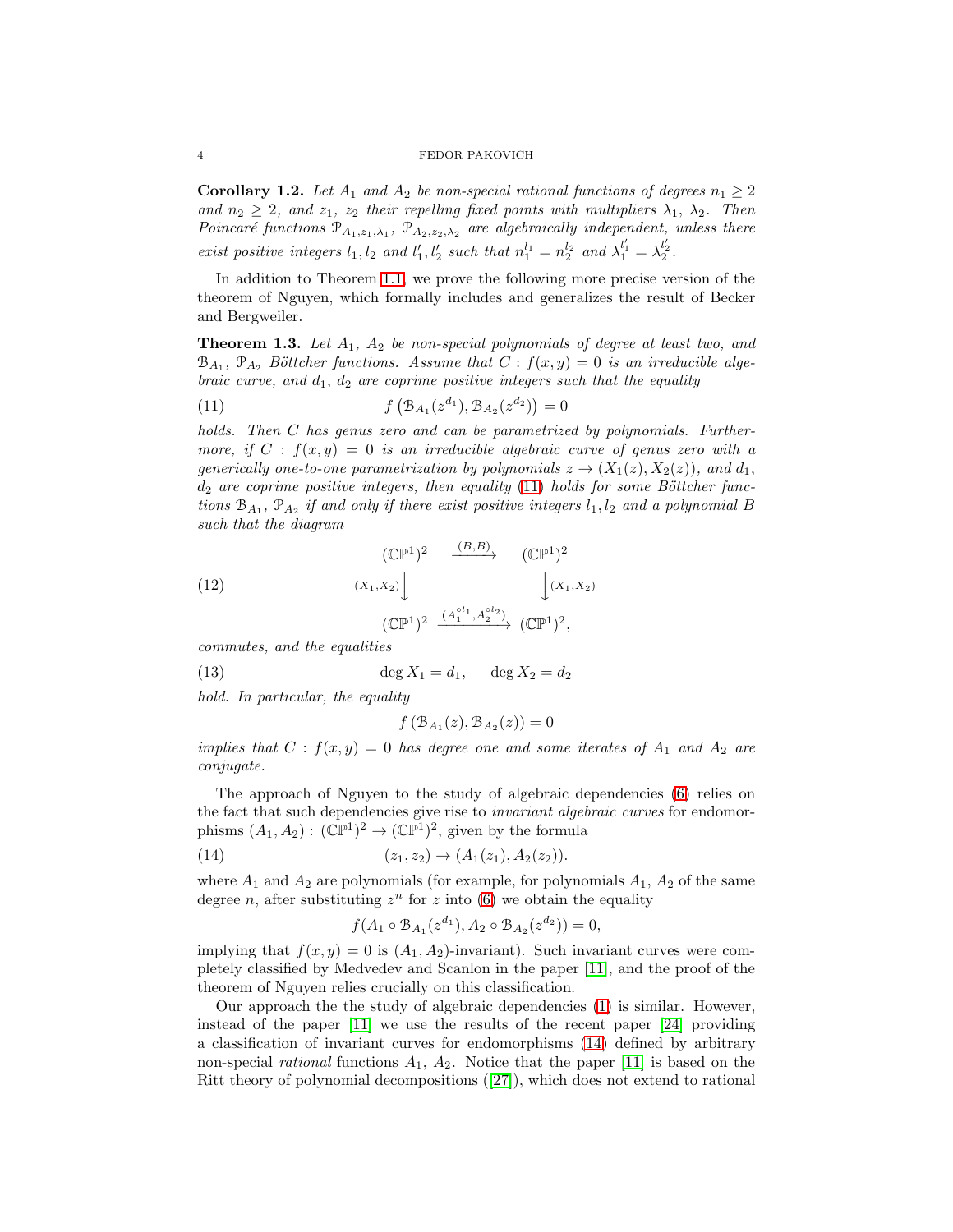functions. Accordingly, the approach of [\[24\]](#page-18-3) is completely different and relies on the recent results  $[16]$ ,  $[18]$ ,  $[19]$ ,  $[20]$ ,  $[21]$  about *semiconjugate rational functions*, which appear naturally in a variety of different contexts (see e. g.  $[4]$ ,  $[7]$ ,  $[10]$ ,  $[11]$ ,  $[14]$ ,  $[17]$ ,  $[20]$ ,  $[22]$ ,  $[24]$ ).

This paper is organized as follows. In the second section, we review the notion of a *generalized Latties map*, introduced in [\[20\]](#page-18-5), and some results about semiconjugate rational functions and invariant curves proved in [\[24\]](#page-18-3). In the third section, we prove Theorem [1.1.](#page-2-1) We also show that for rational functions that are not generalized Lattès maps equality [\(7\)](#page-2-0) under the condition  $GCD(d_1, d_2) = 1$  implies the equality  $d_1 = d_2 = 1$  (Theorem [3.6\)](#page-12-0). Finally, in the fourth section, basing on results of the paper [\[17\]](#page-17-14), which complements some of results of [\[11\]](#page-17-7), we reconsider algebraic dependencies between Böttcher functions and prove Theorem [1.3.](#page-3-2)

# 2. GENERALIZED LATTÈS MAPS AND INVARIANT CURVES

<span id="page-4-3"></span>2.1. Generalized Lattes maps and semiconjugacies. Let us recall that  $a$ Riemann surface orbifold is a pair  $\mathcal{O} = (R, \nu)$  consisting of a Riemann surface R and a ramification function  $\nu : R \to \mathbb{N}$ , which takes the value  $\nu(z) = 1$  except at isolated points. For an orbifold  $\mathcal{O} = (R, \nu)$ , the Euler characteristic of  $\mathcal{O}$  is the number

$$
\chi(\mathbb{O}) = \chi(R) + \sum_{z \in R} \left( \frac{1}{\nu(z)} - 1 \right).
$$

For orbifolds  $\mathcal{O}_1 = (R_1, \nu_1)$  and  $\mathcal{O}_2 = (R_2, \nu_2)$ , we write  $\mathcal{O}_1 \preceq \mathcal{O}_2$  if  $R_1 = R_2$  and for any  $z \in R_1$  the condition  $\nu_1(z) | \nu_2(z)$  holds.

Let  $\mathcal{O}_1 = (R_1, \nu_1)$  and  $\mathcal{O}_2 = (R_2, \nu_2)$  be orbifolds, and let  $f: R_1 \rightarrow R_2$  be a holomorphic branched covering map. We say that  $f: \mathcal{O}_1 \to \mathcal{O}_2$  is a covering map between orbifolds if for any  $z \in R_1$  the equality

$$
\nu_2(f(z)) = \nu_1(z) \deg_z f
$$

holds, where deg zf is the local degree of f at the point z. If for any  $z \in R_1$  the weaker condition

<span id="page-4-0"></span>
$$
(15) \t\nu_2(f(z)) | \nu_1(z) \deg_z f
$$

is satisfied, we say that  $f: \mathcal{O}_1 \to \mathcal{O}_2$  is a holomorphic map between orbifolds. If  $f: \mathcal{O}_1 \to \mathcal{O}_2$  is a covering map between orbifolds with compact supports, then the Riemann-Hurwitz formula implies that

<span id="page-4-1"></span>(16) 
$$
\chi(\mathcal{O}_1) = d\chi(\mathcal{O}_2),
$$

where  $d = \deg f$ . More generally, if  $f: \mathcal{O}_1 \to \mathcal{O}_2$  is a holomorphic map, then

<span id="page-4-2"></span>(17) 
$$
\chi(\mathcal{O}_1) \leq \chi(\mathcal{O}_2) \deg f,
$$

and the equality is attained if and only if  $f: \mathcal{O}_1 \to \mathcal{O}_2$  is a covering map between orbifolds (see [\[16\]](#page-17-8), Proposition 3.2).

Let  $R_1$ ,  $R_2$  be Riemann surfaces and  $f: R_1 \rightarrow R_2$  a holomorphic branched covering map. Assume that  $R_2$  is provided with a ramification function  $\nu_2$ . In order to define a ramification function  $\nu_1$  on  $R_1$  so that f would be a holomorphic map between orbifolds  $\mathcal{O}_1 = (R_1, \nu_1)$  and  $\mathcal{O}_2 = (R_2, \nu_2)$  we must satisfy condition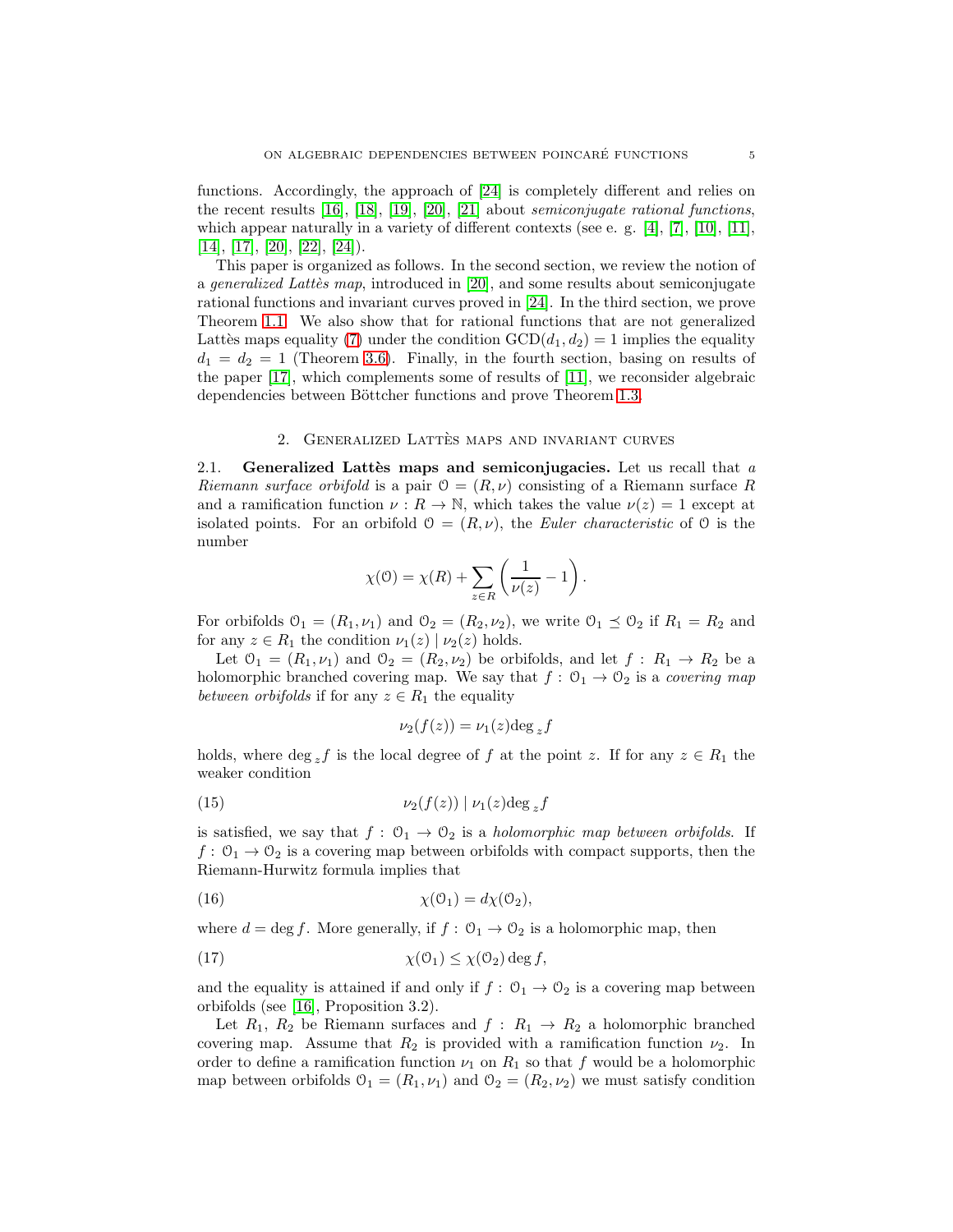[\(15\)](#page-4-0), and it is easy to see that for any  $z \in R_1$  a minimal possible value for  $\nu_1(z)$  is defined by the equality

<span id="page-5-0"></span>(18) 
$$
\nu_2(f(z)) = \nu_1(z) \text{GCD}(\deg_z f, \nu_2(f(z)).
$$

In case [\(18\)](#page-5-0) is satisfied for any  $z \in R_1$ , we say that f is a minimal holomorphic map between orbifolds  $\mathcal{O}_1 = (R_1, \nu_1)$  and  $\mathcal{O}_2 = (R_2, \nu_2)$ .

We recall that a Lattes map can be defined as a rational function  $A$  such that  $A: \mathcal{O} \to \mathcal{O}$  is a covering self-map for some orbifold  $\mathcal{O}$  on  $\mathbb{CP}^1$  (see [\[13\]](#page-17-15), [\[20\]](#page-18-5)). Thus, A is a Lattes map if there exists an orbifold  $\mathcal{O} = (\mathbb{CP}^1, \nu)$  such that for any  $z \in \mathbb{CP}^1$ the equality

$$
\nu(A(z)) = \nu(z) \deg_z A
$$

holds. By formula [\(16\)](#page-4-1), such O necessarily satisfies  $\chi(\mathcal{O}) = 0$ . Following [\[20\]](#page-18-5), we say that a rational function  $A$  of degree at least two is a *generalized Lattes map* if there exists an orbifold  $\mathcal{O} = (\mathbb{CP}^1, \nu)$ , distinct from the non-ramified sphere, such that  $A: \mathcal{O} \to \mathcal{O}$  is a minimal holomorphic self-map between orbifolds; that is, for any  $z \in \mathbb{CP}^1$ , the equality

$$
\nu(A(z)) = \nu(z) \text{GCD}(\text{deg}_z A, \nu(A(z)))
$$

holds. By inequality [\(17\)](#page-4-2), such  $\theta$  satisfies  $\chi(\theta) \geq 0$ . Notice that any special function is a generalized Lattes map and that some iterate  $A^{\circ l}$ ,  $l \geq 1$ , of a rational function  $A$  is a generalized Lattès map if and only if  $A$  is a generalized Lattès map (see [\[24\]](#page-18-3), Section 2.3).

Generalized Lattes map are closely related to the problem of describing semiconjugate rational functions, that is, rational functions that make the diagram

<span id="page-5-1"></span>(19) 
$$
\mathbb{CP}^1 \xrightarrow{B} \mathbb{CP}^1
$$

$$
x \downarrow \qquad \qquad \downarrow x
$$

$$
\mathbb{CP}^1 \xrightarrow{A} \mathbb{CP}^1
$$

commutative. For a general theory we refer the reader to the papers [\[16\]](#page-17-8), [\[18\]](#page-17-9), [\[19\]](#page-17-10), [\[20\]](#page-18-5), [\[21\]](#page-18-6). Below we need only the following two results, which are simplified reformulations of Proposition 3.3 and Theorem 4.14 in [\[24\]](#page-18-3).

The first result states that if the function  $A$  in [\(19\)](#page-5-1) is not a generalized Lattès map, then [\(19\)](#page-5-1) can be completed to a diagram of the very special form.

<span id="page-5-2"></span>**Proposition 2.1.** If  $A, X, B$  is a solution of [\(19\)](#page-5-1) and A is not a generalized Latter map, then there exists a rational function  $Y$  such that the diagram

$$
\begin{array}{ccc}\n\mathbb{CP}^1 & \xrightarrow{B} & \mathbb{CP}^1 \\
X & & \downarrow X \\
\mathbb{CP}^1 & \xrightarrow{A} & \mathbb{CP}^1 \\
Y & & \downarrow Y \\
\mathbb{CP}^1 & \xrightarrow{B} & \mathbb{CP}^1\n\end{array}
$$

commutes, and the equalities

$$
Y \circ X = B^{\circ d} \qquad X \circ Y = A^{\circ d},
$$

hold for some  $d \geq 0$ .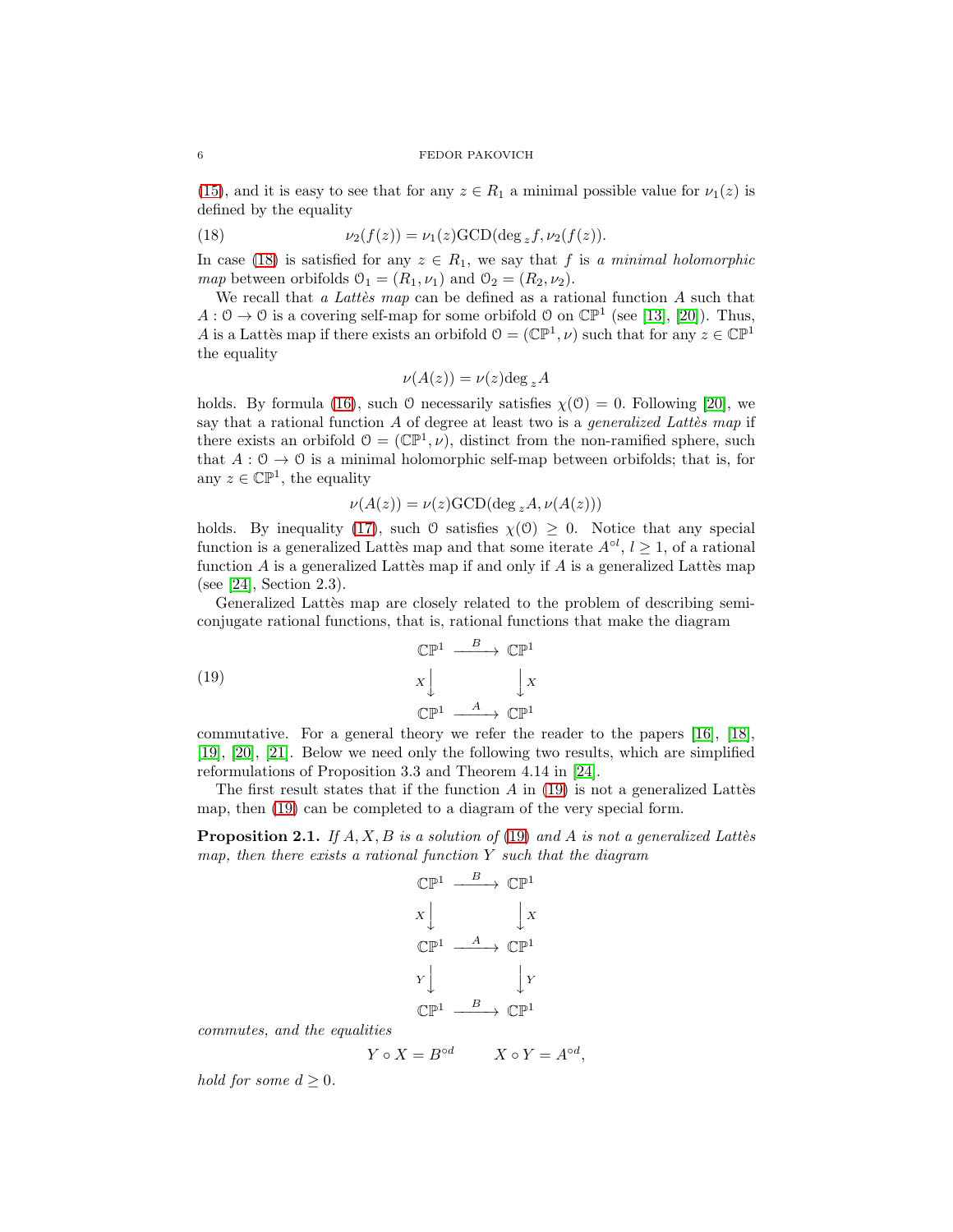The second result states that every non-special rational function is semiconjugate to a rational function that is not a generalized Lattes map.

<span id="page-6-2"></span>Theorem 2.2. Let A be a non-special rational function of degree at least two. Then there exist rational functions  $\theta$  and F such that F is not a generalized Lattes map and the diagram

$$
\begin{array}{ccc}\n\mathbb{CP}^1 & \xrightarrow{F} & \mathbb{CP}^1 \\
\theta & & \downarrow \theta \\
\mathbb{CP}^1 & \xrightarrow{A} & \mathbb{CP}^1.\n\end{array}
$$

 $commutes.$ 

2.2. Invariant curves. Let  $A_1, A_2$  be rational functions. We denote by

$$
(A_1, A_2) : (\mathbb{CP}^1)^2 \to (\mathbb{CP}^1)^2
$$

the map given by the formula

$$
(z_1, z_2) \to (A(z_1), A(z_2)).
$$

We say that an irreducible algebraic curve C in  $(\mathbb{CP}^1)^2$  is  $(A_1, A_2)$ -invariant if  $(A_1, A_2)(C) = C.$ 

The simplest  $(A_1, A_2)$ -invariant curves are vertical lines  $x = a$ , where a is a fixed point of  $A_1$ , and horizontal lines  $y = b$ , where b is a fixed point of  $A_2$ . Other invariant curves are described as follows (see [\[24\]](#page-18-3), Theorem 4.1).

<span id="page-6-1"></span>**Theorem 2.3.** Let  $A_1, A_2$  be rational functions of degree at least two, and C an irreducible  $(A_1, A_2)$ -invariant curve that is not a vertical or horizontal line. Then the desingularization  $\tilde{C}$  of C has genus zero or one, and there exist non-constant holomorphic maps  $X_1, X_2 : \widetilde{C} \to \mathbb{C}\mathbb{P}^1$  and  $B : \widetilde{C} \to \widetilde{C}$  such that the diagram

$$
(\widetilde{C})^2 \xrightarrow{(B,B)} (\widetilde{C})^2
$$
  

$$
(X_1, X_2) \downarrow \qquad \qquad (\widetilde{C})^2
$$
  

$$
(\mathbb{C}\mathbb{P}^1)^2 \xrightarrow{(A_1, A_2)} (\mathbb{C}\mathbb{P}^1)^2
$$

commutes and the map  $t \to (X_1(t), X_2(t))$  is a generically one-to-one parametrization of C. Finally, unless both  $A_1$ ,  $A_2$  are Lattès maps, C has genus zero.  $\Box$ 

For a general description of  $(A_1, A_2)$ -invariant curves we refer the reader to the paper [\[24\]](#page-18-3). Below we need only the following description of invariant curves in case  $A_1 = A_2$  (see [\[24\]](#page-18-3), Theorem 1.2).

<span id="page-6-0"></span>**Theorem 2.4.** Let  $A$  be a rational function of degree at least two that is not a generalized Lattès map, and C an irreducible algebraic curve in  $(\mathbb{CP}^1)^2$  that is not a vertical or horizontal line. Then C is  $(A, A)$ -invariant if and only if there exist rational functions  $U_1, U_2, V_1, V_2$  commuting with A such that the equalities

$$
U_1 \circ V_1 = U_2 \circ V_2 = A^{\circ d},
$$
  

$$
V_1 \circ U_1 = V_2 \circ U_2 = A^{\circ d}
$$

hold for some  $d \geq 0$  and the map  $t \to (U_1(t), U_2(t))$  is a parametrization of C.  $\Box$ 

Notice that in general the parametrization  $t \to (U_1(t), U_2(t))$  provided by Theorem [2.4](#page-6-0) is not generically one-to-one.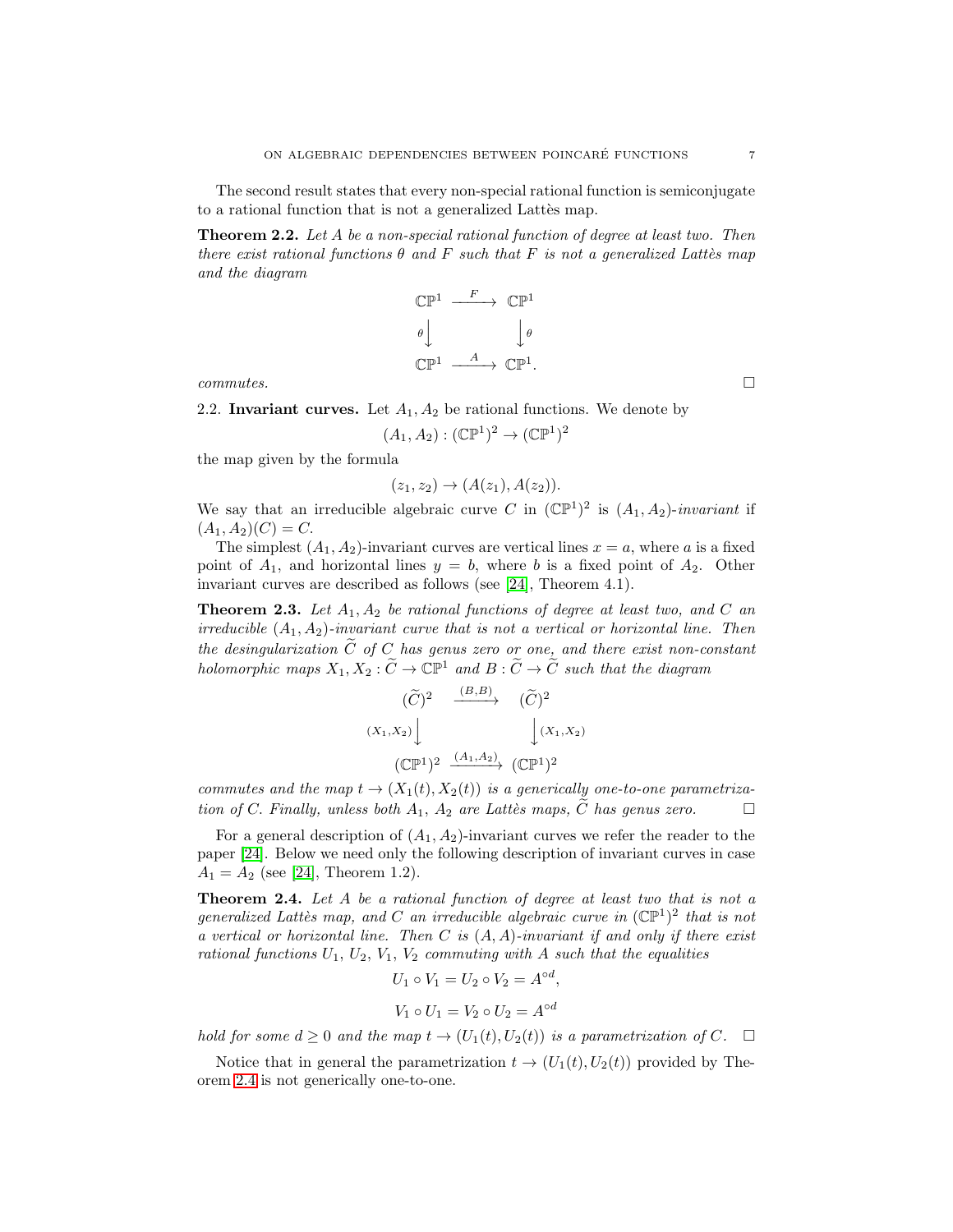# 3. ALGEBRAIC DEPENDENCIES BETWEEN POINCARÉ FUNCTIONS

Our proof of Theorem [1.1](#page-2-1) is based on the results of Section [2](#page-4-3) and the lemmas below.

<span id="page-7-3"></span>**Lemma 3.1.** Let  $C : f(x, y) = 0$  be an irreducible algebraic curve that admits a parametrization  $z \to (\varphi_1(z), \varphi_2(z))$  by functions meromorphic on  $\mathbb C$ . Then the desingularization  $\tilde{C}$  of C has genus zero or one and there exist meromorphic functions  $\varphi : \mathbb{C} \to \widetilde{C}$  and  $\widetilde{\varphi}_1 : \widetilde{C} \to \mathbb{CP}^1$ ,  $\widetilde{\varphi}_2 : \widetilde{C} \to \mathbb{CP}^1$  such that

$$
\varphi_1 = \widetilde{\varphi}_1 \circ \varphi, \qquad \varphi_2 = \widetilde{\varphi}_2 \circ \varphi,
$$

and the map  $z \to (\tilde{\varphi}_1(z), \tilde{\varphi}_2(z))$  from  $\tilde{C}$  to C is generically one-to-one.

Proof. The lemma follows from the Picard theorem (see [\[1\]](#page-17-16), Theorem 1 and Theorem 2).  $\square$ 

<span id="page-7-4"></span>**Lemma 3.2.** Let A be a rational function of degree at least two, and  $z_0$  its fixed point with the multiplier  $\lambda$ . Assume that W is a rational function of degree at least two commuting with A such that  $z_0$  is a fixed point of W with the multiplier  $\mu$ . Then there exist positive integers l and k such that  $\mu^l = \lambda^k$ .

*Proof.* By the theorem of Ritt, there exist positive integers  $l$  and  $k$  such that  $W^{\circ l} = A^{\circ k}$ , and differentiating this equality at  $z_0$  we conclude that  $\mu^l = \lambda^k$ .  $\Box$ 

<span id="page-7-2"></span>**Lemma 3.3.** Let  $A$ ,  $B$  be rational functions of degree at least two, and  $X$  a nonconstant rational function such that the diagram



commutes. Assume that  $z_0$  is a fixed point of B with the multiplier  $\lambda_0$ . Then  $z_1 = X(z_0)$  is a fixed point  $z_1$  of A with the multiplier

<span id="page-7-0"></span>
$$
\lambda_1 = \lambda_0^{\text{ord}_{z_0}X}
$$

In particular,  $z_0$  is repelling if and only if  $z_1$  is repelling. Furthermore, if  $z_0$  is repelling and  $\mathcal{P}_{B,z_0,\lambda}$  is a Poincaré function, then the equality

.

<span id="page-7-1"></span>(21) 
$$
\mathcal{P}_{A,z_1,\lambda_1}(z^{\text{ord}_{z_0}X}) = X \circ \mathcal{P}_{B,z_0,\lambda_0}
$$

holds for some Poincaré function  $\mathcal{P}_{A,z_1,\lambda_1}$ .

*Proof.* It is clear that  $z_1$  is a fixed point of A, and a local calculation shows that equality [\(20\)](#page-7-0) holds. Thus,  $z_1$  is a repelling fixed point of A if and only if  $z_0$  is a repelling fixed point of B.

The rest of the proof is obtained by a modification of the proof of the uniqueness of a Poincaré function (see e.g. [\[12\]](#page-17-0)). Namely, considering the function

$$
G=\mathcal{P}_{A,z_1,\lambda_1}^{-1}\circ X\circ \mathcal{P}_{B,z_0,\lambda_0}
$$

holomorphic in a neighborhood of zero and satisfying  $G(0) = 0$ , we see that

$$
G(\lambda_0 z) = \mathcal{P}_{A,z_1,\lambda_1}^{-1} \circ X \circ B \circ \mathcal{P}_{B,z_0,\lambda_0} = \mathcal{P}_{A,z_1,\lambda_1}^{-1} \circ A \circ X \circ \mathcal{P}_{B,z_0,\lambda_0} =
$$
  
=  $\lambda_1 \circ \mathcal{P}_{A,z_1,\lambda_1}^{-1} \circ X \circ \mathcal{P}_{B,z_0,\lambda_0} = \lambda_0^{\text{ord}_{z_0}X} G(z).$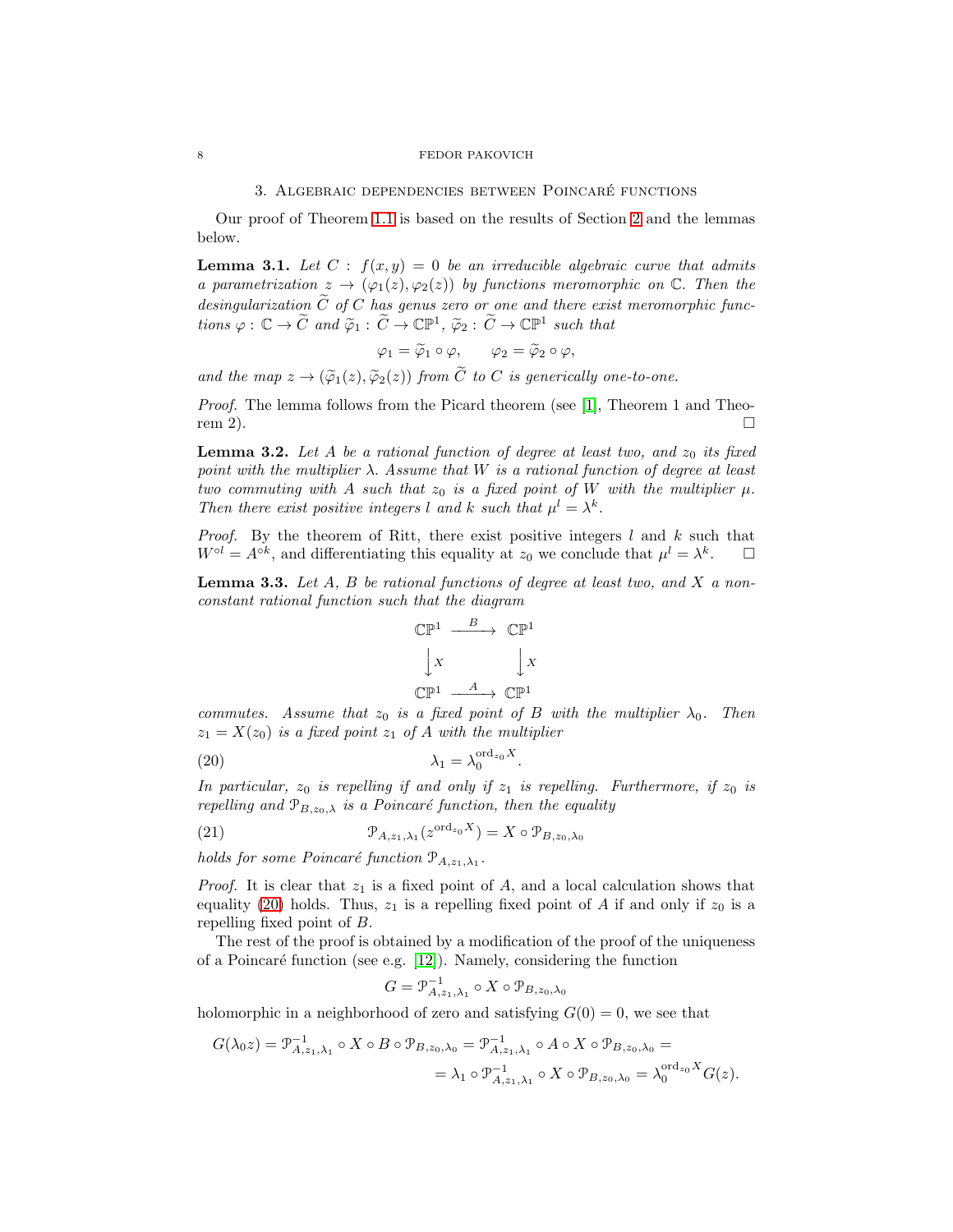Comparing now coefficients of the Taylor expansions in the left and the right parts of this equality and taking into account that  $\lambda_0$  is not a root of unity, we conclude that  $G = z^{\text{ord}_{z_0}X}$ , implying [\(21\)](#page-7-1).

<span id="page-8-3"></span>**Lemma 3.4.** Let A be a rational function of degree at least two,  $z_0$  its repelling fixed point with the multiplier  $\lambda$ , and  $\mathcal{P}_{A,z_0,\lambda}$  a Poincaré function. Assume that  $C: f(x, y) = 0$  is an irreducible algebraic curve and  $d_1, d_2$  are positive integers such that the equality

<span id="page-8-0"></span>(22) 
$$
f\left(\mathcal{P}_{A,z_0,\lambda_0}(z^{d_1}),\mathcal{P}_{A,z_0,\lambda_0}(z^{d_2})\right)=0
$$

holds. Then  $d_1 = d_2$ , and C is the diagonal  $x = y$ .

*Proof.* Substituting  $\lambda_0 z$  for z into [\(22\)](#page-8-0), we see that the curve C is  $(A^{\circ d_1}, A^{\circ d_2})$ invariant, and it is clear that  $C$  is not a vertical or horizontal line. Therefore, by Theorem [2.3,](#page-6-1) there exist non-constant holomorphic maps  $X_1, X_2 : \widetilde{C} \to \mathbb{CP}^1$  and  $B: \widetilde{\mathcal{C}} \to \widetilde{\mathcal{C}}$  such that the diagram

$$
(\widetilde{C})^2 \xrightarrow{(B,B)} (\widetilde{C})^2
$$
  

$$
(X_1, X_2) \downarrow \qquad \qquad (\widetilde{C})^2
$$
  

$$
(\mathbb{C}\mathbb{P}^1)^2 \xrightarrow{(A^{\circ d_1}, A^{\circ d_2})} (\mathbb{C}\mathbb{P}^1)^2
$$

commutes. Since this yields that

$$
\deg A^{\circ d_1} = \deg A^{\circ d_2} = \deg B,
$$

we conclude that  $d_1 = d_2$ , implying that C is the diagonal.

<span id="page-8-5"></span>**Corollary 3.5.** Let  $A_1$ ,  $A_2$  be rational functions of degree at least two,  $z_1$ ,  $z_2$  their repelling fixed points with multipliers  $\lambda_1, \lambda_2,$  and  $\mathcal{P}_{A_1, z_1, \lambda_1}, \mathcal{P}_{A_2, z_2, \lambda_2}$  Poincaré functions. Assume that  $C : f(x, y) = 0$  is an irreducible algebraic curve and  $d_1, d_2, \overline{d_1}, \overline{d_2}$ are positive integers such that  $GCD(d_1, d_2) = 1$  and the equalities

<span id="page-8-1"></span>(23) 
$$
f\left(\mathcal{P}_{A_1,z_1,\lambda_1}(z^{d_1}),\mathcal{P}_{A_2,z_2,\lambda_2}(z^{d_2})\right)=0,
$$

<span id="page-8-2"></span>(24) 
$$
f\left(\mathcal{P}_{A_1,z_1,\lambda_1}(z^{\widetilde{d}_1}),\mathcal{P}_{A_2,z_2,\lambda_2}(z^{\widetilde{d}_2})\right)=0
$$

hold. Then there exists a positive integer k such that the equalities

<span id="page-8-4"></span>(25) 
$$
\widetilde{d}_1 = kd_1, \quad \widetilde{d}_2 = kd_2
$$

hold.

*Proof.* It is clear that equalities  $(23)$ ,  $(24)$  imply the equalities

$$
f\left(\mathcal{P}_{A_1,z_1,\lambda_1}(z^{d_1\widetilde{d}_1}),\mathcal{P}_{A_2,z_2,\lambda_2}(z^{d_2\widetilde{d}_1})\right)=0
$$

and

$$
f\left(\mathcal{P}_{A_1,z_1,\lambda_1}(z^{d_1\widetilde{d}_1}),\mathcal{P}_{A_2,z_2,\lambda_2}(z^{d_1\widetilde{d}_2})\right)=0.
$$

Eliminating now from these equalities  $\mathcal{P}_{A_1,z_1,\lambda_1}(z^{d_1\widetilde{d}_1})$ , we conclude that the functions  $\mathcal{P}_{A_2,z_2,\lambda_2}(z^{d_2\tilde{d}_1})$  and  $\mathcal{P}_{A_2,z_2,\lambda_2}(z^{d_1\tilde{d}_2})$  are algebraically dependent. Therefore,  $d_1d_2 = d_1d_2$  by Lemma [3.4,](#page-8-3) implying [\(25\)](#page-8-4).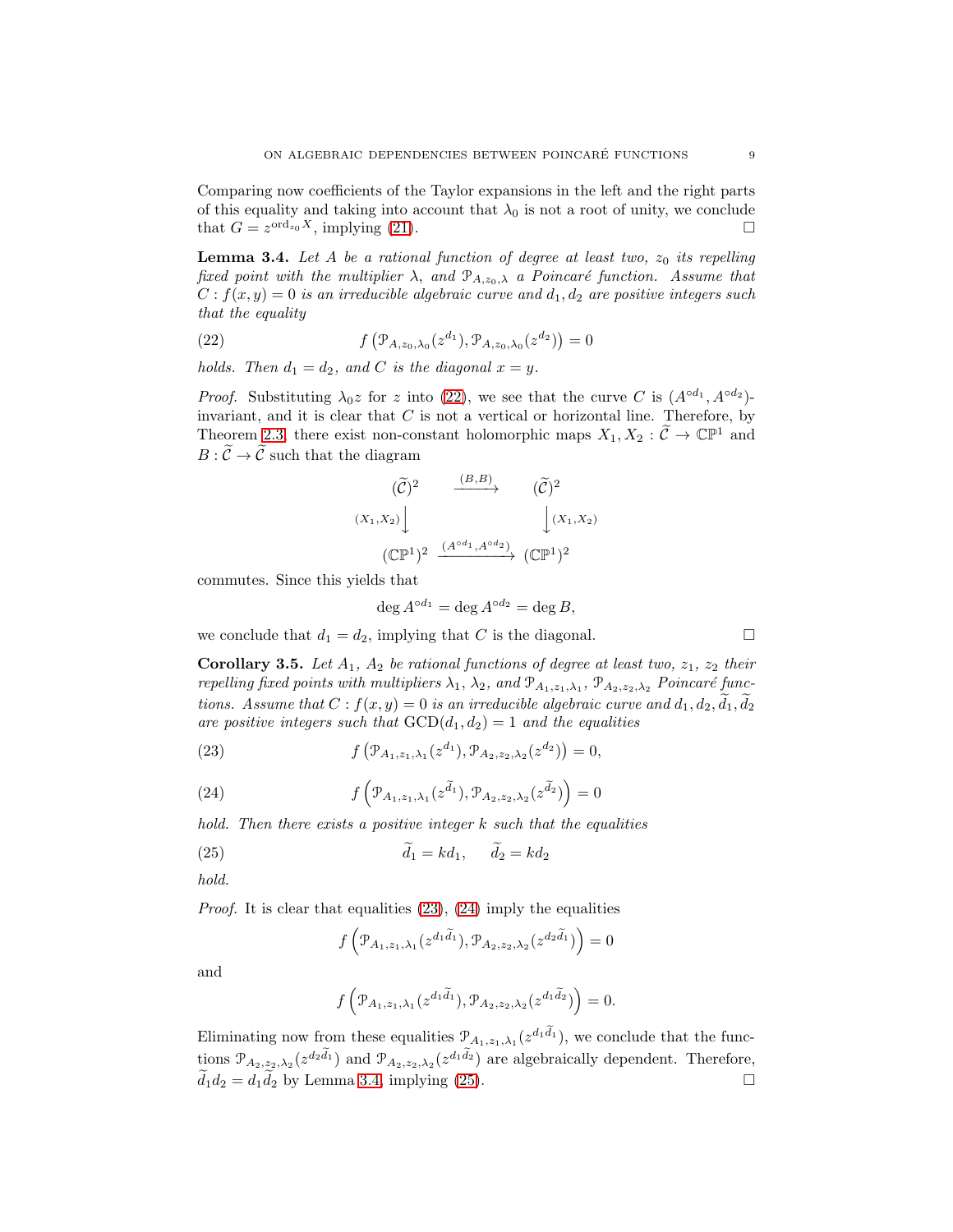*Proof of Theorem [1.1.](#page-2-1)* Let  $C : f(x, y) = 0$  be an irreducible algebraic curve with a generically one-to-one parametrization by rational functions  $z \to (X_1(z), X_2(z)),$ and  $d_1, d_2$  coprime positive integers. Assume that diagram [\(8\)](#page-2-2) commutes for some rational function B with a repelling fixed point  $z_0$  and equalities [\(9\)](#page-2-3), [\(10\)](#page-2-4) hold. Then denoting the multiplier of  $z_0$  by  $\lambda$  and using Lemma [3.3,](#page-7-2) we see that

<span id="page-9-2"></span>(26) 
$$
\lambda_1^{l_1} = \lambda^{\text{ord}_{z_0} X_1}, \quad \lambda_2^{l_2} = \lambda^{\text{ord}_{z_0} X_2},
$$

and

$$
0 = f(X_1, X_2) = f(X_1 \circ \mathcal{P}_{B, z, \lambda}, X_2 \circ \mathcal{P}_{B, z, \lambda}) =
$$
  
=  $\left(\mathcal{P}_{A_1^{\circ l_1}, z_1, \lambda_1^{l_1}}(z^{\text{ord}_{z_0}X_1}), \mathcal{P}_{A_2^{\circ l_2}, z_2, \lambda_2^{l_2}}(z^{\text{ord}_{z_0}X_2})\right).$ 

Since

$$
\mathcal{P}_{A_1^{\circ l_1},z_1,\lambda_1^{l_1}}(z)=\mathcal{P}_{A_1,z_1,\lambda_1}(z),\quad \ \mathcal{P}_{A_2^{\circ l_2},z_2,\lambda_2^{l_2}}(z)=\mathcal{P}_{A_2,z_2,\lambda_2}(z),
$$

this implies that

<span id="page-9-0"></span>(27) 
$$
f\left(\mathcal{P}_{A_1,z_1,\lambda_1}\left(z^{\operatorname{ord}_{z_0}X_1}\right),\mathcal{P}_{A_2,z_2,\lambda_2}\left(z^{\operatorname{ord}_{z_0}X_2}\right)\right)=0.
$$

Finally, [\(10\)](#page-2-4) implies that if [\(27\)](#page-9-0) holds, then [\(7\)](#page-2-0) also holds. This proves the "if" part of the theorem.

To prove the "only if" part, it is enough to show that equality [\(7\)](#page-2-0) implies that there exist positive integers  $r_1, r_2$  such that

<span id="page-9-1"></span>(28) 
$$
\lambda_1^{r_1} = \lambda_2^{r_2} = \lambda.
$$

Indeed, in this case substituting  $\lambda z$  for z into [\(7\)](#page-2-0) we obtain the equality

$$
f\Big(A_1^{\circ d_1r_1}\circ \mathcal{P}_{A_1,z_1,\lambda_1}(z^{d_1}),A_2^{\circ d_2r_2}\circ \mathcal{P}_{A_2,z_2,\lambda_2}(z^{d_2})\Big)=0.
$$

Therefore, for

$$
l_1 = d_1 r_1, \quad l_2 = d_2 r_2,
$$

the curve C is  $(A_1^{\circ l_1}, A_2^{\circ l_2})$ -invariant, implying by Theorem [2.3](#page-6-1) that C has genus zero and there exist rational functions  $X_1, X_2$  and B such that diagram [\(8\)](#page-2-2) commutes and the map  $z \to (X_1(z), X_2(z))$  is a generically one-to-one parametrization of C. Further, it follows from Lemma [3.1](#page-7-3) that there exists a meromorphic function  $\varphi$ such that the equalities

$$
\mathcal{P}_{A_1, z_1, \lambda_1}(z^{d_1}) = X_1 \circ \varphi(z), \quad \mathcal{P}_{A_2, z_2, \lambda_2}(z^{d_2}) = X_2 \circ \varphi(z).
$$

hold. Thus,

$$
z_1 = \mathcal{P}_{A_1, z_1, \lambda_1}(0) = X_1 \circ \varphi(0), \quad z_2 = \mathcal{P}_{A_2, z_2, \lambda_2}(0) = X_2 \circ \varphi(0),
$$

implying that equalities [\(9\)](#page-2-3) hold for the point  $z_0 = \varphi(0)$ .

Since  $z_1$  and  $z_2$  are fixed points of  $A_1$  and  $A_2$ , the point  $z_0$  is a preperiodic point of B. Thus, changing in [\(8\)](#page-2-2) the functions B and  $A_1^{\circ l_1}$ ,  $A_2^{\circ l_2}$  to some of their iterates, and the point  $z_0$  to some point in its B-orbit, we may assume that  $z_0$  is a fixed point of B. Moreover,  $z_0$  is repelling by Lemma [3.3.](#page-7-2) Finally, using the "if" part of the theorem, we see that equalities [\(7\)](#page-2-0) and [\(27\)](#page-9-0) hold simultaneously, implying by Corollary [3.5](#page-8-5) that equalities [\(10\)](#page-2-4) hold.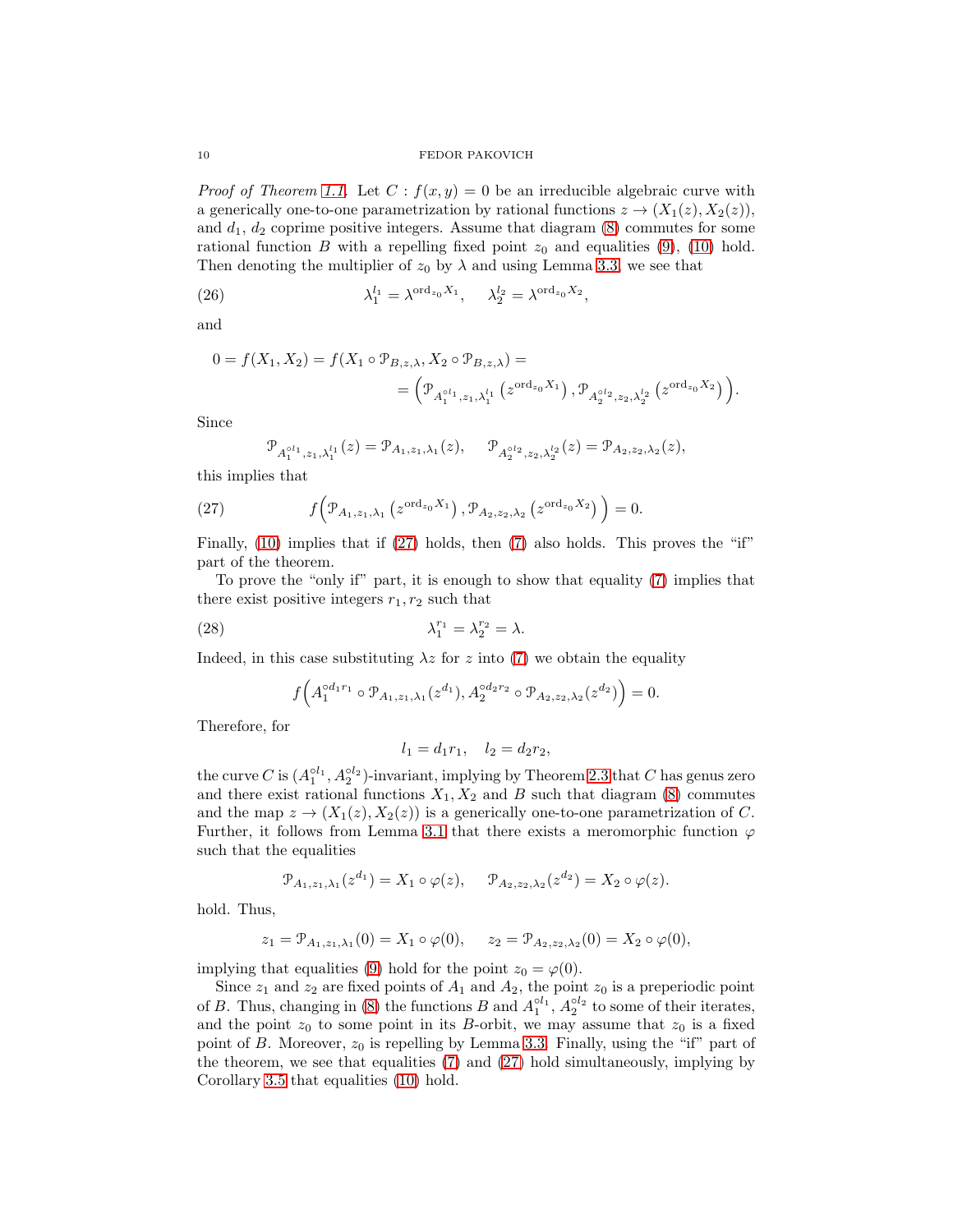Let us show now that [\(7\)](#page-2-0) implies [\(28\)](#page-9-1). Assume first that  $A_1$  and  $A_2$  are not generalized Lattès maps. Substituting  $\lambda_2 z$  for z into equality [\(7\)](#page-2-0) we obtain the equality

$$
f(\mathcal{P}_{A_1,z_1,\lambda_1} \circ (\lambda_2 z)^{d_1}, \mathcal{P}_{A_2,z_2,\lambda_2} \circ (\lambda_2 z)^{d_2}) =
$$
  
=  $f(\mathcal{P}_{A_1,z_1,\lambda_1} \circ (\lambda_2 z)^{d_1}, A_2^{od_2} \circ \mathcal{P}_{A_2,z_2,\lambda_2} \circ z^{d_2}) = 0,$ 

implying that the functions  $\mathcal{P}_{A_1,z_1,\lambda_1} \circ (\lambda_2 z)^{d_1}$  and  $\mathcal{P}_{A_2,z_2,\lambda_2} \circ z^{d_2}$  satisfy the equality

<span id="page-10-0"></span>(29) 
$$
g\Big(\mathcal{P}_{A_1,z_1,\lambda_1}\circ(\lambda_2 z)^{d_1},\mathcal{P}_{A_2,z_2,\lambda_2}\circ z^{d_2}\Big)=0,
$$

where  $g(x, y) = f(x, A_2^{\circ d_2}(y))$ . Eliminating now from [\(7\)](#page-2-0) and [\(29\)](#page-10-0) the function  $\mathcal{P}_{A_2,z_2,\lambda_2} \circ z^{d_2}$ , we conclude that the functions  $\mathcal{P}_{A_1,z_1,\lambda_1} \circ z^{d_1}$  and  $\mathcal{P}_{A_1,z_1,\lambda_1} \circ (\lambda_2 z)^{d_1}$ are algebraically dependent. In turn, this implies that the functions  $\mathcal{P}_{A_1,z_1,\lambda_1}(z)$ and  $\mathcal{P}_{A_1,z_1,\lambda_1}(\lambda_2^{d_1}z)$  also are algebraically dependent.

Let  $\widetilde{C}$ :  $\widetilde{f}(x, y) = 0$  be a curve such that

$$
\widetilde{f}(\mathcal{P}_{A_1,z_1,\lambda_1}(z),\mathcal{P}_{A_1,z_1,\lambda_1}(\lambda_2^{d_1}z))=0.
$$

Then substituting  $\lambda_1 z$  for z we see that  $\tilde{f}$  is  $(A_1, A_1)$ -invariant. Therefore, by Theorem [2.4,](#page-6-0) there exist rational function  $V_1$  and  $V_2$  commuting with  $A_1$  such that  $\tilde{C}$  is a component of the curve

$$
V_1(x) - V_2(y) = 0,
$$

implying that the equality

<span id="page-10-1"></span>(30) 
$$
V_1 \circ \mathcal{P}_{A_1, z_1, \lambda_1}(z) = V_2 \circ \mathcal{P}_{A_1, z_1, \lambda_1}(\lambda_2^{d_1} z)
$$

holds. Furthermore, it follows from the Ritt theorem that there exist positive integers  $s_1, s_2$ , and s such that

<span id="page-10-2"></span>(31) 
$$
V_1^{\circ s_1} = V_2^{\circ s_2} = A_1^{\circ s}.
$$

Since [\(30\)](#page-10-1) implies that for every  $l \geq 1$  the equality

$$
V_1^{\circ l} \circ V_1 \circ \mathcal{P}_{A_1, z_1, \lambda_1}(z) = V_1^{\circ l} \circ V_2 \circ \mathcal{P}_{A_1, z_1, \lambda_1}(\lambda_2^{d_1} z)
$$

holds, setting

$$
W_1 = V_1^{\circ s_1}, \quad W_2 = V_1^{\circ (s_1 - 1)} \circ V_2,
$$

we see that  $W_1$  and  $W_2$  also commute with  ${\cal A}_1$  and satisfy

<span id="page-10-3"></span>(32) 
$$
W_1 \circ \mathcal{P}_{A_1, z_1, \lambda_1}(z) = W_2 \circ \mathcal{P}_{A_1, z_1, \lambda_1}(\lambda_2^{d_1} z).
$$

In addition,  $z_1$  is a fixed point of  $W_1$  by [\(31\)](#page-10-2). Finally, since equality [\(32\)](#page-10-3) implies the equality

$$
W_1(z_1) = W_2(z_1),
$$

the point  $z_1$  is also a fixed point of  $W_2$ .

Differentiating equality [\(32\)](#page-10-3) at zero, we see that the multipliers

$$
\mu_1 = W_1'(z_1), \quad \mu_2 = W_2'(z_1)
$$

satisfy the equality

<span id="page-10-4"></span>(33) 
$$
\mu_1 = \mu_2 \lambda_2^{d_1}.
$$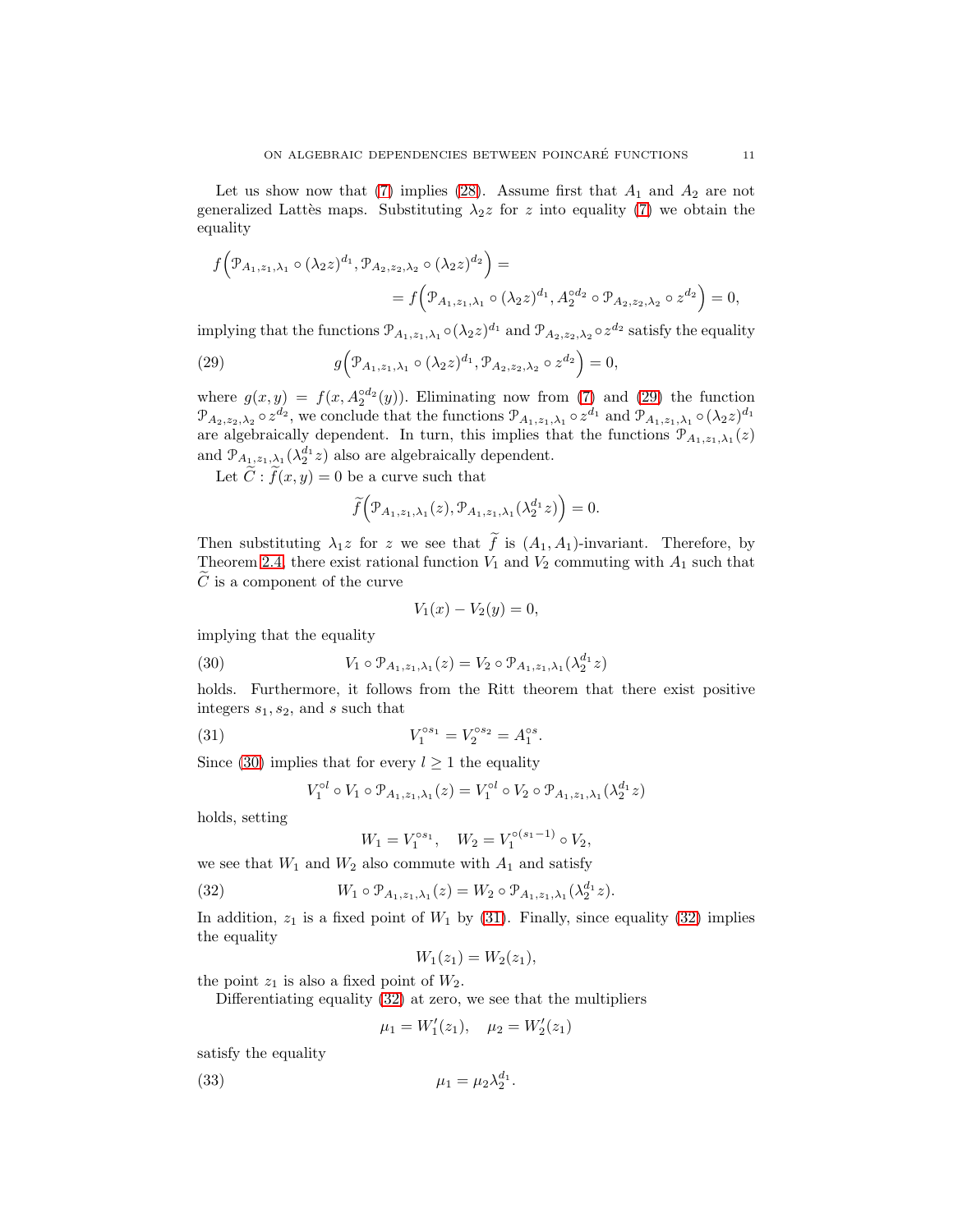On the other hand, Lemma [3.2](#page-7-4) yields that there exist positive integer  $k_1$ ,  $k_2$ , and k such that

<span id="page-11-0"></span>(34) 
$$
\mu_1^{k_1} = \mu_2^{k_2} = \lambda_1^k.
$$

It follows now from [\(33\)](#page-10-4) and [\(34\)](#page-11-0) that

$$
\lambda_1^{kk_2} = \mu_1^{k_1 k_2} = \mu_2^{k_1 k_2} \lambda_2^{d_1 k_1 k_2} = \lambda_1^{k k_1} \lambda_2^{d_1 k_1 k_2},
$$

implying that

$$
\lambda_1^{k(k_2 - k_1)} = \lambda_2^{d_1 k_1 k_2}.
$$

Moreover, since  $|\lambda_1| > 1$ ,  $|\lambda_2| > 1$ , the number  $k_2 - k_1$  is positive. This proves the implication [\(7\)](#page-2-0)⇒[\(28\)](#page-9-1) in case  $A_1$  and  $A_2$  are not generalized Lattès maps.

Finally, assume that  $A_1$ ,  $A_2$  are arbitrary non-special rational functions. Then, by Theorem [2.2,](#page-6-2) there exist rational functions  $F_1, F_2, \theta_1, \theta_2$  such that the diagrams

$$
\begin{array}{ccccccc}\n\mathbb{C} & \xrightarrow{F_1} & \mathbb{C} & & \mathbb{C} & \xrightarrow{F_2} & \mathbb{C} \\
\downarrow \theta_1 & & \downarrow \theta_1 & & \downarrow \theta_2 & & \downarrow \theta_2 \\
\mathbb{C}\mathbb{P}^1 & \xrightarrow{A_1} & \mathbb{C}\mathbb{P}^1 & & & \mathbb{C}\mathbb{P}^1 & \xrightarrow{A_2} & \mathbb{C}\mathbb{P}^1\n\end{array}
$$

commute, and  $F_1, F_2$  are not generalized Lattès maps. Further, since all the points in the preimage  $\theta_{A_i}^{-1}\{z_i\}, i=1,2$ , are  $F_i$ -preperiodic, there exist a positive integer N and fixed points  $z'_1$ ,  $z'_2$  of  $F_1^{\circ N}$ ,  $F_2^{\circ N}$  such that the diagrams

$$
\begin{array}{ccc}\n\mathbb{C} & \xrightarrow{F_1^{oN}} & \mathbb{C} & \xrightarrow{F_2^{oN}} & \mathbb{C} \\
\downarrow \theta_1 & & \downarrow \theta_1 & & \downarrow \theta_2 & & \downarrow \theta_2 \\
\mathbb{C}\mathbb{P}^1 & \xrightarrow{A_1^{oN}} & \mathbb{C}\mathbb{P}^1, & & \mathbb{C}\mathbb{P}^1 & \xrightarrow{A_2^{oN}} & \mathbb{C}\mathbb{P}^1\n\end{array}
$$

commute, and the equalities

 $\theta_1(z_1') = z_1, \quad \theta_1(z_2') = z_2$ 

hold. Moreover, if  $\mu_i$ ,  $i = 1, 2$ , is the multiplier of  $z'_i$ ,  $i = 1, 2$ , then, by Lemma [3.3,](#page-7-2) the equalities

<span id="page-11-3"></span>(35) 
$$
\mu_1^{\text{ord}_{z'_1}\theta_1} = \lambda_1^N, \quad \mu_2^{\text{ord}_{z'_2}\theta_2} = \lambda_2^N,
$$

<span id="page-11-1"></span>(36) 
$$
\mathcal{P}_{A_1^{\circ N}, z_1, \lambda_1^N}(z^{\text{ord}_{z'_1}\theta_1}) = \theta_1 \circ \mathcal{P}_{F_1^{\circ N}, z'_1, \mu_1}(z),
$$

<span id="page-11-2"></span>(37) 
$$
\mathcal{P}_{A_2^{o}N, z_2, \lambda_2^N}(z^{\text{ord}_{z'_2}\theta_2}) = \theta_2 \circ \mathcal{P}_{F_2^{o}N, z'_2, \mu_2}(z)
$$

hold.

Setting

$$
f_1 = \text{ord}_{z'_1} \theta_1, \quad f_2 = \text{ord}_{z'_2} \theta_2, \quad f = f_1 f_2,
$$

and substituting  $z^{d_1f_2}$  and  $z^{d_2f_1}$  for z into equalities [\(36\)](#page-11-1) and [\(37\)](#page-11-2), we obtain that

$$
\mathcal{P}_{A_1,z_1,\lambda_1}(z^{d_1f}) = \mathcal{P}_{A_1^{oN},z_1,\lambda_1^N}(z^{d_1f}) = \theta_1 \circ \mathcal{P}_{F_1^{oN},z_1',\mu_1}(z^{d_1f_2}),
$$
  

$$
\mathcal{P}_{A_2,z_2,\lambda_2}(z^{d_2f}) = \mathcal{P}_{A_2^{oN},z_2,\lambda_2^N}(z^{d_2f}) = \theta_2 \circ \mathcal{P}_{F_2^{oN},z_2',\mu_2}(z^{d_2f_1}).
$$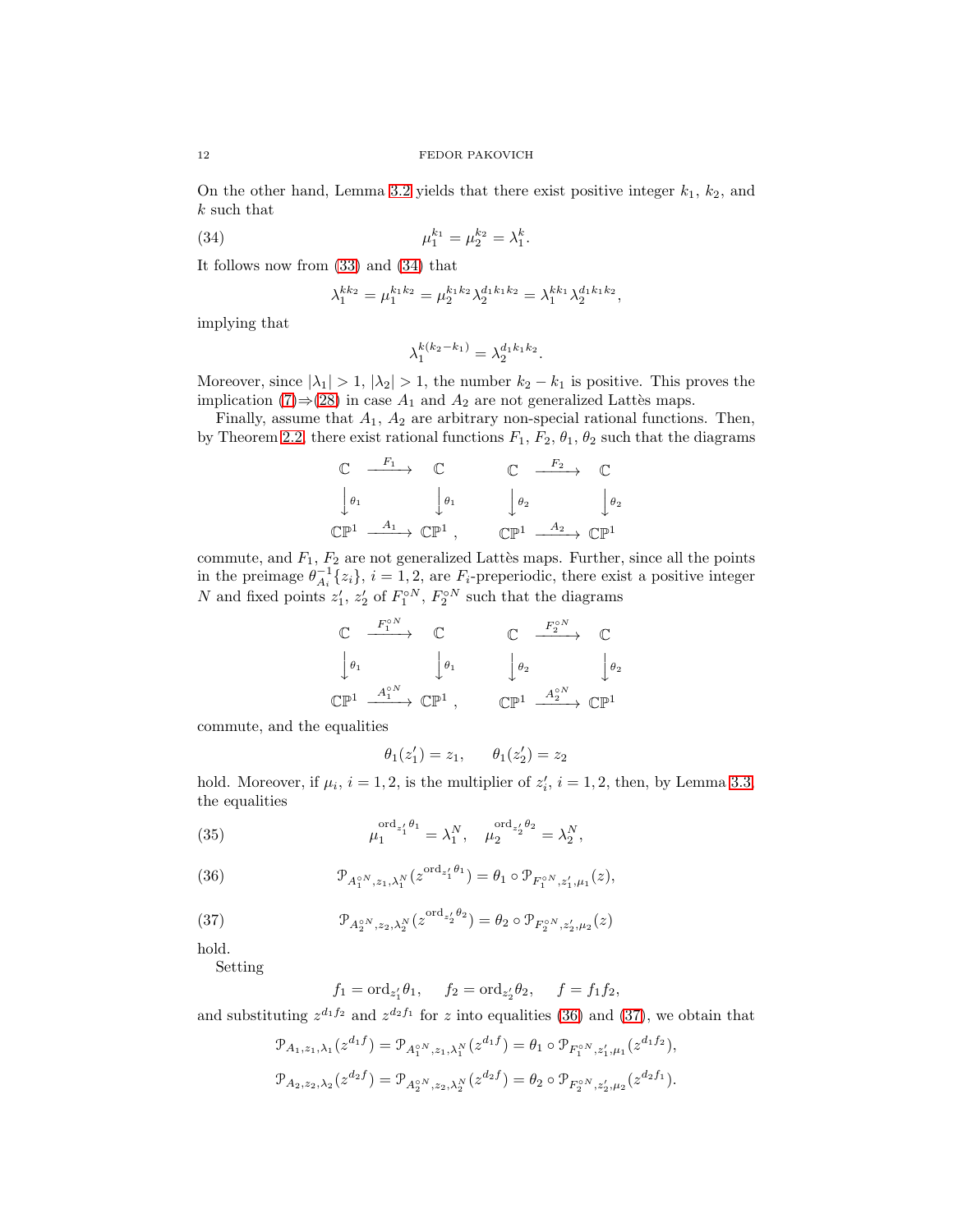Thus, equality [\(7\)](#page-2-0) implies that the functions  $\mathcal{P}_{F_1^{\circ N}, z'_1, \mu_1}(z^{d_1f_2})$  and  $\mathcal{P}_{F_2^{\circ N}, z'_2, \mu_2}(z^{d_2f_1})$ satisfy the equality

$$
\widetilde{f}\left(\mathcal{P}_{F_1^{\circ N},z_1',\mu_1}(z^{d_1f_2}),\mathcal{P}_{F_2^{\circ N},z_2',\mu_2}(z^{d_2f_1})\right)=0,
$$

where

$$
\widetilde{f}(x,y) = f(\theta_1(x), \theta_2(y)).
$$

Since  $F_1^{\circ N}, F_2^{\circ N}$  are not generalized Lattès maps, by what is proved above, there exist positive integers  $p_1, p_2$  such that  $\mu_1^{p_1} = \mu_2^{p_2}$ , implying by [\(35\)](#page-11-3) that

$$
\lambda_1^{p_1 f_2 N} = \mu_1^{p_1 f_1 f_2} = \mu_2^{p_2 f_1 f_2} = \lambda_2^{p_2 f_1 N}.
$$

Thus, equality [\(28\)](#page-9-1) holds for the integers

$$
r_1 = p_1 f_2 N, \t r_2 = p_2 f_1 N.
$$

*Proof of Corollary [1.2.](#page-3-3)* If  $\mathcal{P}_{A_1,z_1,\lambda_1}$ ,  $\mathcal{P}_{A_2,z_2,\lambda_2}$  are algebraically dependent, then it follows from the commutativity of diagram [\(8\)](#page-2-2) that

$$
(\deg A_1)^{l_1} = (\deg A_2)^{l_2} = \deg B,
$$

implying that  $n_1^{l_1} = n_2^{l_2}$ .

On the other hand, it follows from equalities [\(26\)](#page-9-2) that

$$
\lambda_1^{l_1 \text{ord}_{z_0} X_2} = \lambda_2^{l_2 \text{ord}_{z_0} X_1}.
$$

The following result shows that if  $A_1$  and  $A_2$  are not generalized Lattes maps, then dependencies [\(7\)](#page-2-0) actually reduce to dependencies [\(1\)](#page-0-0).

<span id="page-12-0"></span>**Theorem 3.6.** Let  $A_1$ ,  $A_2$  be rational functions of degree at least two that are not generalized Lattès maps,  $z_1$ ,  $z_2$  their repelling fixed points with multipliers  $\lambda_1$ ,  $\lambda_2$ , and  $\mathcal{P}_{A_1,z_1,\lambda_1}$ ,  $\mathcal{P}_{A_2,z_2,\lambda_2}$  Poincaré functions. Assume that  $C : f(x,y) = 0$  is an irreducible algebraic curve, and  $d_1$ ,  $d_2$  are coprime positive integers such that the equality

$$
f(\mathcal{P}_{A_1,z_1,\lambda_1}(z^{d_1}),\mathcal{P}_{A_2,z_2,\lambda_2}(z^{d_2}))=0
$$

holds. Then  $d_1 = d_2 = 1$  and C has genus zero. Furthermore, if  $C : f(x, y) = 0$  is an irreducible curve of genus zero with a generically one-to-one parametrization by rational functions  $z \to (X_1(z), X_2(z))$ , then the equality

$$
f(\mathcal{P}_{A_1,z_1,\lambda_1}(z),\mathcal{P}_{A_2,z_2,\lambda_2}(z)) = 0
$$

holds for some Poincaré functions  $\mathcal{P}_{A_1,z_1,\lambda_1}$ ,  $\mathcal{P}_{A_2,z_2,\lambda_2}$  if and only if there exist positive integers  $l_1, l_2, k$  and a rational function B with a repelling fixed point  $z_0$ such that the diagram

$$
(\mathbb{CP}^1)^2 \xrightarrow{(B,B)} (\mathbb{CP}^1)^2
$$
  

$$
(X_1, X_2) \downarrow \qquad (\mathbb{CP}^1)^2 \xrightarrow{(A_1^{\circ l_1}, A_2^{\circ l_2})} (\mathbb{CP}^1)^2,
$$

commutes, and the equalities

 $X_1(z_0) = z_1, \quad X_2(z_0) = z_2$ 

hold.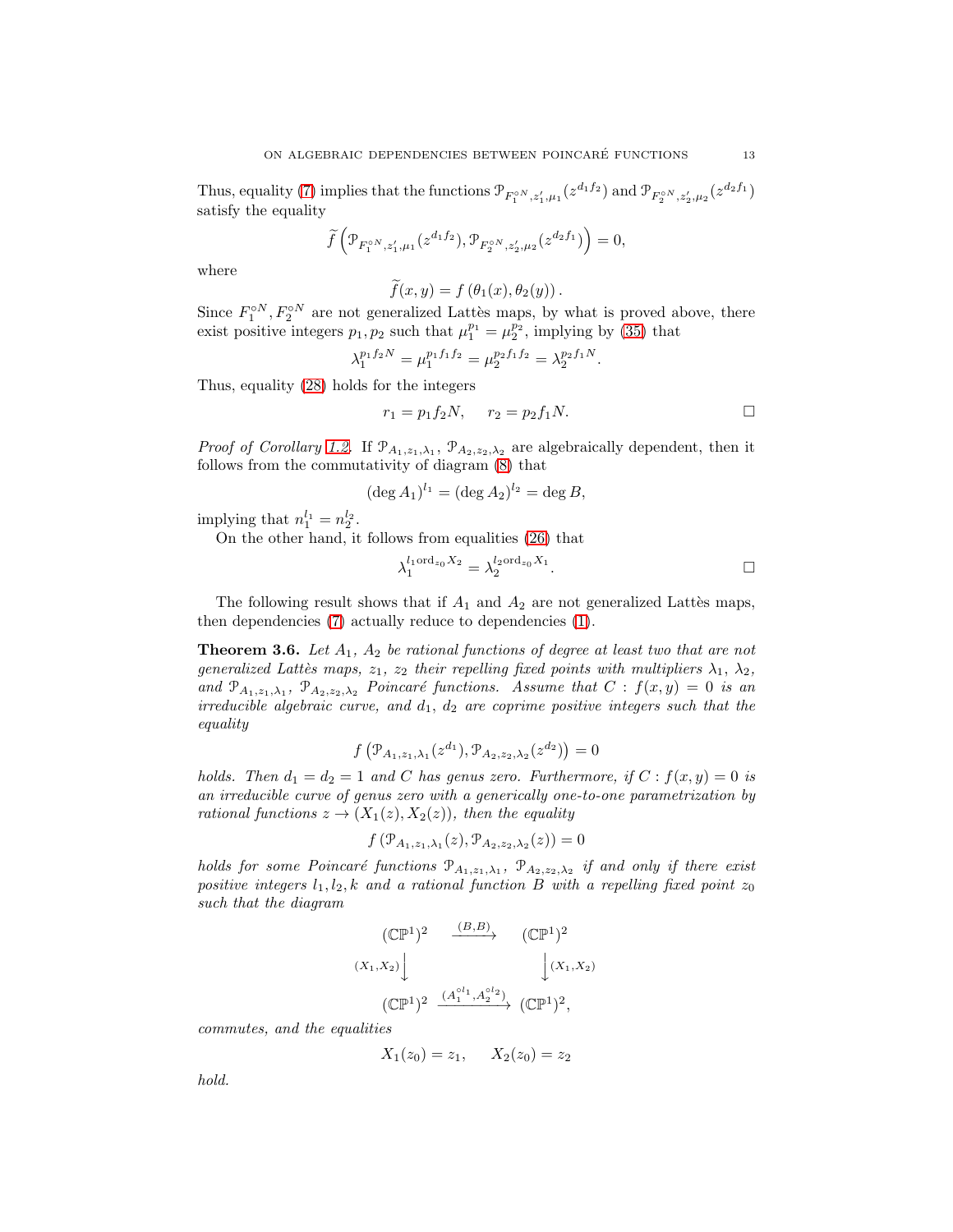*Proof.* If  $A_1$ ,  $A_2$  are not generalized Lattes maps, then it follows from the commutativity of diagram  $(8)$  by Proposition [2.1](#page-5-2) that there exist rational functions  $Y_1$ and  $Y_2$  such that the equalities

$$
Y_1 \circ X_1 = B^{\circ d_1} \qquad Y_2 \circ X_2 = B^{\circ d_2},
$$

hold for some  $d_1, d_2 \geq 0$ . Therefore, for any repelling fixed point  $z_0$  of B,

$$
X_1'(z_0) \neq 0, \quad X_2'(z_0) \neq 0
$$

by the chain rule. Thus,  $d_1 = d_2 = k = 1$  by [\(10\)](#page-2-4).

Notice that in distinction with the case of Böttcher functions, algebraic depen-dencies [\(1\)](#page-0-0) of degree greater than one between Poincaré functions do exist. The simplest of them are graphs constructed as follows. Let us take any two rational functions  $U$  and  $V$ , and set

<span id="page-13-0"></span>
$$
(38) \t\t A1 = U \circ V, \t A2 = V \circ U.
$$

Then the diagram

$$
\begin{array}{ccc}\n\mathbb{CP}^1 & \xrightarrow{A_1} & \mathbb{CP}^1 \\
\downarrow V & & \downarrow V \\
\mathbb{CP}^1 & \xrightarrow{A_2} & \mathbb{CP}^1\n\end{array}
$$

obviously commutes. Moreover, if  $z_0$  is a repelling fixed point of  $A_1$ , then the point  $z_1 = V(z_0)$  is a repelling fixed point of  $A_2$  by Lemma [3.3.](#page-7-2) Finally, the first equality in [\(38\)](#page-13-0) implies that  $V'(z_1) \neq 0$ . Therefore,

$$
\mathcal{P}_{A_2,z_2,\lambda_2} = V \circ \mathcal{P}_{A_1,z_1,\lambda_1},
$$

by Lemma [3.3.](#page-7-2)

Notice also that the equality  $d_1 = d_2$  provided by Theorem [3.6](#page-12-0) does not hold for arbitrary non-special  $A_1$ ,  $A_2$ . For example, let A be any rational function of the form  $A = zR^d(z)$ , where  $R \in \mathbb{C}(z)$  and  $d > 1$ . Then one can easily check that  $A: \mathcal{O} \to \mathcal{O}$ , where  $\mathcal{O}$  is defined by the equalities

$$
\nu(0) = d, \quad \nu(\infty) = d,
$$

is a minimal holomorphic map between orbifolds. Thus,  $A$  is a generalized Lattes. Furthermore, the diagram

$$
\begin{array}{ccc}\n\mathbb{CP}^1 & \xrightarrow{zR(z^d)} & \mathbb{CP}^1 \\
\downarrow z^d & & \downarrow z^d \\
\mathbb{CP}^1 & \xrightarrow{zR^d(z)} & \mathbb{CP}^1.\n\end{array}
$$

obviously commutes, and it is clear that we can choose  $R$  in such a way that zero is a repelling fixed point of  $zR(z^d)$ . Denoting now by  $\lambda$  the multiplier of  $zR^d(z)$  at zero, we obtain by Lemma [3.3](#page-7-2) that

$$
\mathcal{P}_{zR^d(z),0,\lambda^d}(z^d) = z^d \circ \mathcal{P}_{zR(z^d),0,\lambda}(z).
$$

Thus,  $\mathcal{P}_{zR^d(z),0,\lambda^d}(z^d)$  and  $\mathcal{P}_{zR(z^d),0,\lambda}(z)$  are algebraically dependent.

$$
\Box
$$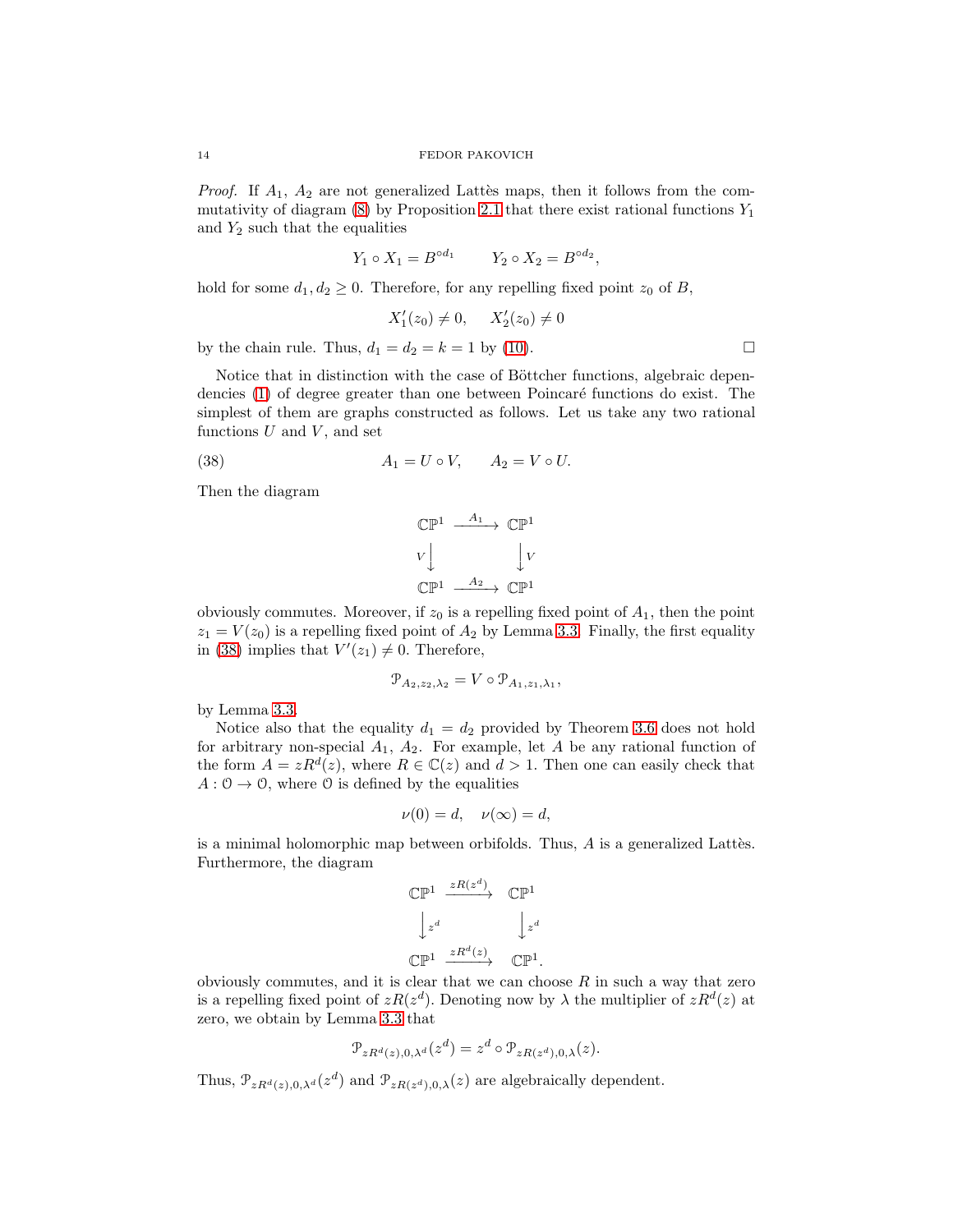4.1. Polynomial semiconjugacies and invariant curves. If  $A_1$ ,  $A_2$  are nonspecial *polynomials* of degree at least two, then any irreducible  $(A_1, A_2)$ -invariant curve C that is not a vertical or horizontal line has genus zero and allows for a generically one-to-one parametrization by *polynomials*  $X_1, X_2$  such that the diagram

<span id="page-14-1"></span>(39) 
$$
(\mathbb{CP}^{1})^{2} \xrightarrow{(B,B)} (\mathbb{CP}^{1})^{2}
$$

$$
(X_{1},X_{2}) \downarrow \qquad \qquad (\mathbb{CP}^{1})^{2} \xrightarrow{(A_{1},A_{2})} (\mathbb{CP}^{1})^{2}
$$

commutes for some polynomial B (see Proposition 2.34 of [\[11\]](#page-17-7) or Section 4.3 of  $[17]$ ).

For fixed polynomials A, B of degree at least two, we denote by  $\mathcal{E}(A, B)$  the set (possibly empty) consisting of polynomials  $X$  of degree at least two such that diagram [\(19\)](#page-5-1) commutes. The following result was proved in the paper [\[17\]](#page-17-14) as a corollary of results of the paper [\[15\]](#page-17-17).

<span id="page-14-0"></span>**Theorem 4.1.** Let A and B be fixed non-special polynomials of degree at least two such that the set  $\mathcal{E}(A, B)$  is non-empty, and let  $X_0$  be an element of  $\mathcal{E}(A, B)$  of the minimum possible degree. Then a polynomial X belongs to  $\mathcal{E}(A, B)$  if and only if  $X = A \circ X_0$  for some polynomial A commuting with A.

Notice that applying Theorem [4.1](#page-14-0) for  $B = A$  one can reprove the classification of commuting polynomials and, more generally, of commutative semigroups of  $\mathbb{C}[z]$ obtained in the papers  $[26]$ ,  $[28]$ ,  $[5]$  (see  $[25]$ , Section 7.1, for more detail). On the other hand, applying Theorem [4.1](#page-14-0) to system [\(39\)](#page-14-1) with  $A_1 = A_2 = A$ , we see that  $X_1, X_2$  cannot provide a generically one-to-one parametrization of C, unless one of the polynomials  $X_1, X_2$  has degree one. Moreover if, say,  $X_1$  has degree one, then without loss of generality we may assume that  $X_1 = z$ , implying that  $X_2$  commutes with A. Thus, we obtain the following result obtained by Medvedev and Scanlon in the paper [\[11\]](#page-17-7).

<span id="page-14-2"></span>**Theorem 4.2.** Let  $A$  be a non-special polynomial of degree at least two, and  $C$ an irreducible algebraic curve that is not a vertical or horizontal line. Then C is  $(A, A)$ -invariant if and only if C has the form  $x = P(y)$  or  $y = P(x)$ , where P is a polynomial commuting with  $A$ .

Finally, yet another corollary of Theorem [4.1](#page-14-0) is the following result, which complements the classification of  $(A_1, A_2)$ -invariant curves obtained in [\[11\]](#page-17-7) (see [\[17\]](#page-17-14), Theorem 1.4).

<span id="page-14-3"></span>**Theorem 4.3.** Let  $A_1$ ,  $A_2$  be non-special polynomials of degree at least two, and C a curve. Then C is an irreducible  $(A_1, A_2)$ -invariant curve if and only if C has the form  $Y_1(x) - Y_2(y) = 0$ , where  $Y_1, Y_2$  are polynomials of coprime degrees satisfying the equations

$$
T \circ Y_1 = Y_1 \circ A_1, \quad T \circ Y_2 = Y_2 \circ A_2
$$

for some polynomial  $T$ .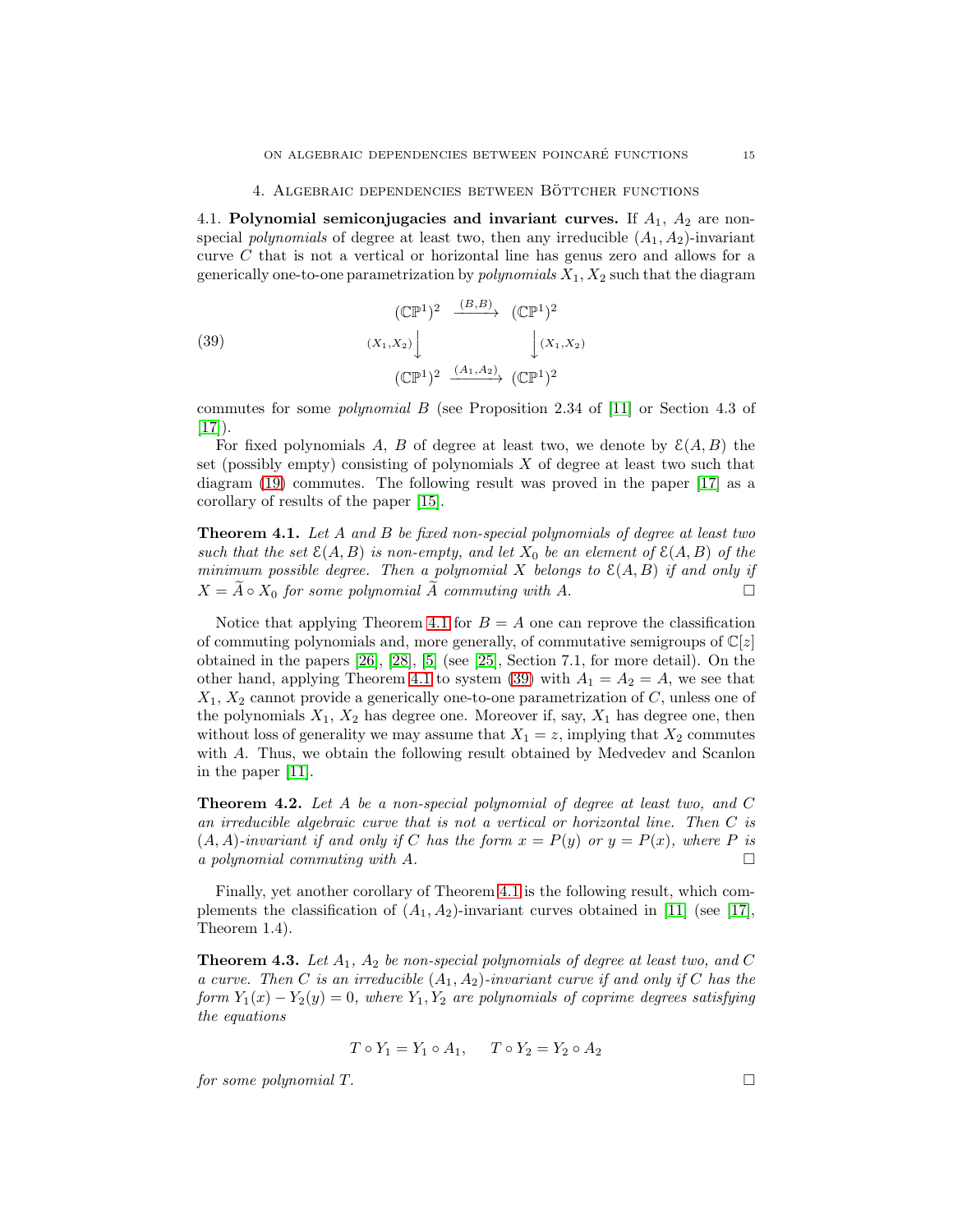4.2. Proof of Theorem [1.3.](#page-3-2) As in the case of Poincaré functions, we do not assume that considered Böttcher functions are normalized. Thus, the notation  $\mathcal{B}_P$ is used to denote some function satisfying conditions [\(4\)](#page-1-3), [\(5\)](#page-1-4).

To prove Theorem [1.3](#page-3-2) we need the following two lemmas.

<span id="page-15-7"></span>**Lemma 4.4.** Let  $A$ ,  $B$  be polynomials of degree at least two, and  $X$  a non-constant polynomial such that the diagram

$$
\begin{array}{ccc}\n\mathbb{CP}^1 & \xrightarrow{B} & \mathbb{CP}^1 \\
\downarrow x & & \downarrow x \\
\mathbb{CP}^1 & \xrightarrow{A} & \mathbb{CP}^1\n\end{array}
$$

commutes. Assume that  $\mathcal{B}_B$  is a Böttcher function. Then

$$
X \circ \mathcal{B}_B(z) = \mathcal{B}_A(z^{\deg X})
$$

for some Böttcher function  $\mathcal{B}_A$ .

*Proof.* The lemma follows from Lemma 2.1 of [\[14\]](#page-17-5).  $\Box$ 

<span id="page-15-5"></span>**Lemma 4.5.** Let A be a polynomial of degree  $n \geq 2$ , and  $\mathcal{B}_A$  a Böttcher function. Assume that  $C : f(x, y) = 0$  is an irreducible algebraic curve and  $d_1, d_2$  are positive integers such that  $d_1 \leq d_2$  and the equality

<span id="page-15-0"></span>(40) 
$$
f\left(\mathcal{B}_A(z^{d_1}), \mathcal{B}_A(z^{d_2})\right) = 0
$$

holds. Then C is a graph

<span id="page-15-1"></span>
$$
(41) \t\t\t P(x) - y = 0,
$$

where  $P$  is a polynomial commuting with  $A$ , and the equality

<span id="page-15-2"></span>
$$
(42) \t\t d_1 \deg P = d_2
$$

holds.

*Proof.* Substituting  $z^n$  for z in [\(40\)](#page-15-0), we see that the curve C is  $(A, A)$ -invariant. Therefore, by Theorem [4.2,](#page-14-2) C is a graph of the form  $x = P(y)$  or  $y = P(x)$ , where P is a polynomial commuting with A. Taking into account that  $d_1 \leq d_2$ , this implies that  $(41)$  and  $(42)$  hold.

<span id="page-15-8"></span>Corollary 4.6. Let  $A_1$ ,  $A_2$  be polynomials of degree at least two, and  $B_{A_1}$ ,  $B_{A_2}$ Böttcher functions. Assume that  $C : f(x,y) = 0$  is an irreducible algebraic curve of genus zero and  $d_1, d_2, d_1, d_2$  are positive integers such that  $GCD(d_1, d_2) = 1$  and the equalities

<span id="page-15-3"></span>(43) 
$$
f\left(\mathcal{B}_{A_1}(z^{d_1}), \mathcal{B}_{A_2}(z^{d_2})\right) = 0,
$$

<span id="page-15-4"></span>(44) 
$$
f\left(\mathcal{B}_{A_1}(z^{\tilde{d}_1}), \mathcal{B}_{A_2}(z^{\tilde{d}_2})\right) = 0
$$

hold. Then there exists a positive integer  $k$  such that the equalities

<span id="page-15-6"></span>
$$
(45) \t\t d_1 = kd_1, \t d_2 = kd_2
$$

hold.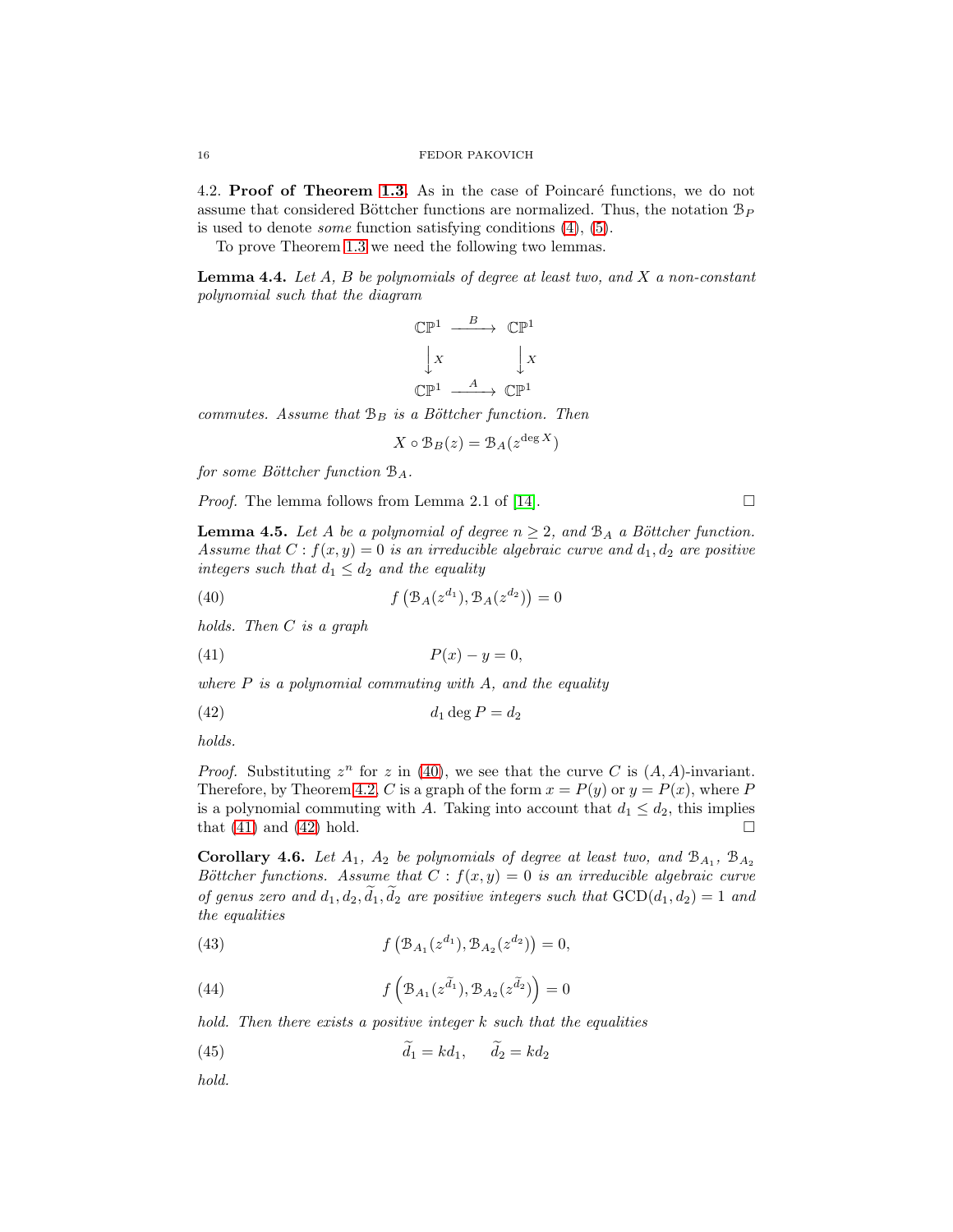Proof. It is clear that equalities [\(43\)](#page-15-3), [\(44\)](#page-15-4) imply the equalities

<span id="page-16-0"></span>(46) 
$$
f\left(\mathcal{B}_{A_1}(z^{d_1\tilde{d}_1}), \mathcal{B}_{A_2}(z^{d_2\tilde{d}_1})\right) = 0
$$

and

$$
f\left(\mathcal{B}_{A_1}(z^{d_1\widetilde{d}_1}),\mathcal{B}_{A_2}(z^{d_1\widetilde{d}_2})\right)=0,
$$

and eliminating from these equalities the function  $\mathcal{B}_{A_1}(z^{d_1\tilde{d}_1})$ , we conclude that the functions  $\mathcal{B}_{A_2}(z^{d_2\tilde{d}_1})$  and  $\mathcal{B}_{A_2}(z^{d_1\tilde{d}_2})$  are algebraically dependent. Therefore, by Lemma [4.5,](#page-15-5) one of these functions is a polynomial in the other.

Assume, say, that

<span id="page-16-2"></span>(47) 
$$
\mathcal{B}_{A_2}(z^{d_2\widetilde{d}_1}) = R \circ \mathcal{B}_{A_2}(z^{d_1\widetilde{d}_2})
$$

(the other case is considered similarly). Then substituting the right part of this equality for the left part into [\(46\)](#page-16-0), we conclude that

$$
f\left(\mathcal{B}_{A_1}(z^{d_1\widetilde{d}_1}),R\circ\mathcal{B}_{A_2}(z^{d_1\widetilde{d}_2})\right)=0,
$$

implying that

<span id="page-16-1"></span>(48) 
$$
f\left(\mathcal{B}_{A_1}(z^{\tilde{d}_1}), R \circ \mathcal{B}_{A_2}(z^{\tilde{d}_2})\right) = 0.
$$

Let us observe now that equalities [\(44\)](#page-15-4) and [\(48\)](#page-16-1) imply that the curve  $f(x, y) = 0$ is invariant under the map

$$
(z_1, z_2) \to (\widehat{A}_1(z_1), \widehat{A}_2(z_2)) = (z_1, R(z_2)).
$$

Since the commutativity of [\(39\)](#page-14-1) implies that deg  $A_1 = \deg A_2$ , this yields that  $\deg R = 1$ . It follows now from [\(47\)](#page-16-2) that

$$
d_2\widetilde{d}_1=d_1\widetilde{d}_2,
$$

implying  $(45)$ .

*Proof of Theorem [1.3.](#page-3-2)* The "if" part of the theorem and the implication [\(11\)](#page-3-0)  $\Rightarrow$ [\(12\)](#page-3-4) are proved in [\[14\]](#page-17-5). For the reader convenience we reproduce the proof below.

The "if" part follows from Lemma [4.4.](#page-15-7) On the other hand, setting  $n_1 = \deg A_1$ ,  $n_2 = \text{deg } A_2$ , and substituting  $z^{n_2}$  for z into [\(11\)](#page-3-0) we obtain the equality

<span id="page-16-3"></span>(49) 
$$
f(\mathcal{B}_{A_1}(z^{d_1n_2}), A_2 \circ \mathcal{B}_{A_2}(z^{d_2})) = 0.
$$

Eliminating now  $\mathcal{B}_{A_2}(z^{d_2})$  from [\(11\)](#page-3-0) and [\(49\)](#page-16-3), we conclude that the functions  $\mathcal{B}_{A_1}(z^{d_1})$  and  $\mathcal{B}_{A_1}(z^{d_1n_2})$  are algebraically dependent. Since the corresponding algebraic curve  $f(x, y) = 0$  such that

$$
\widetilde{f}(\mathcal{B}_{A_1}(z^{d_1}), \mathcal{B}_{A_1}(z^{d_1 n_2})) = 0
$$

is  $(A_1, A_1)$ -invariant, it follows from Theorem [4.2](#page-14-2) that

<span id="page-16-4"></span>(50) 
$$
\mathcal{B}_{A_1}(z^{d_1 n_2}) = P \circ \mathcal{B}_{A_1}(z^{d_1})
$$

for some polynomial P commuting with  $A_1$ . Clearly, equality [\(50\)](#page-16-4) implies that  $\deg P = n_2$ . On the other hand, by the Ritt theorem, P and  $A_1$  have a common iterate. Therefore, there exist positive integers  $l_1$ ,  $l_2$  such  $n_1^{l_1} = n_2^{l_2}$ . Setting now

$$
n=n_1^{l_1}=n_2^{l_2}\,
$$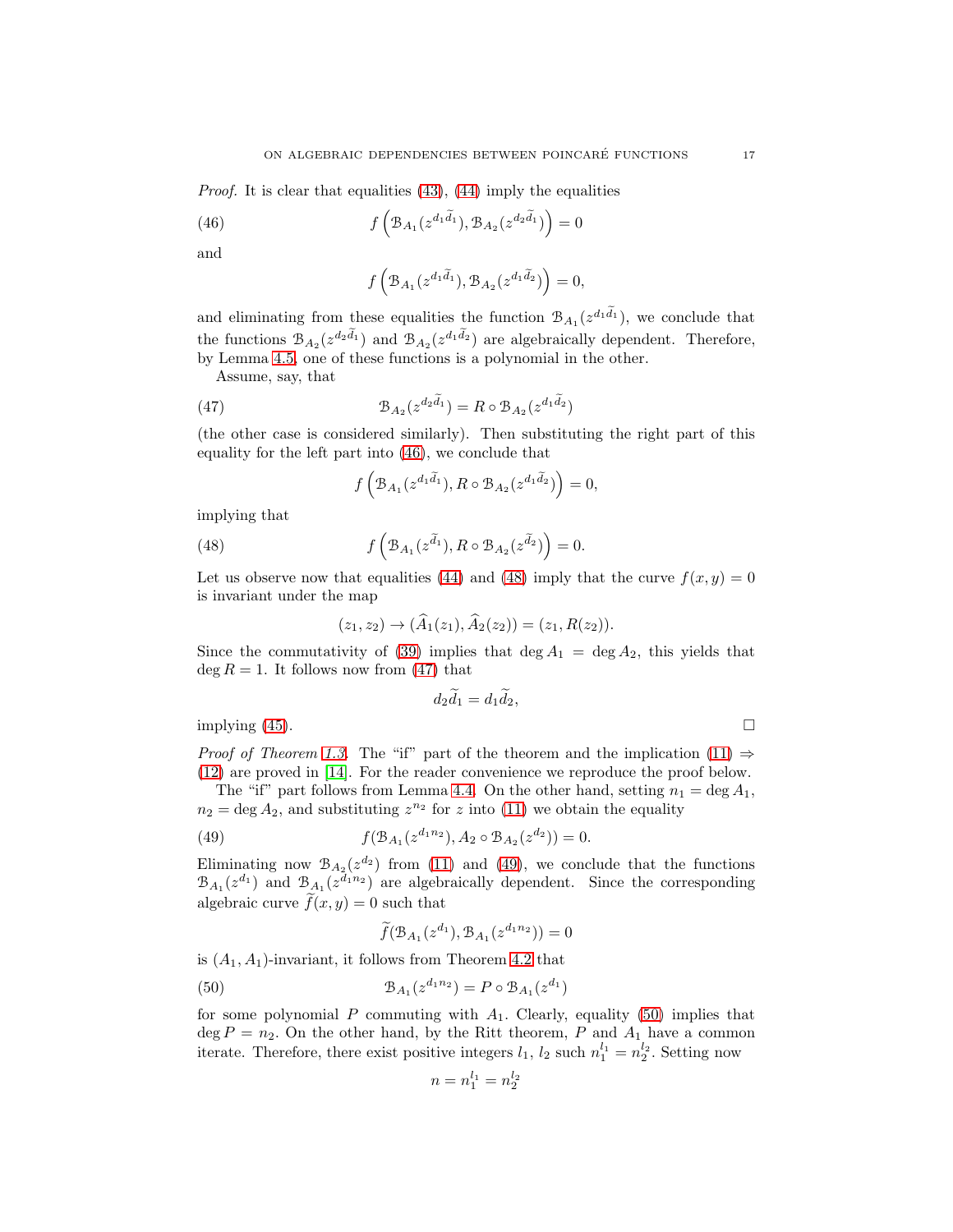and substituting  $z^n$  for z into [\(11\)](#page-3-0) we obtain that  $f(x, y)$  is  $(A_1^{ol_1}, A_2^{ol_2})$ -invariant, implying that [\(12\)](#page-3-4) holds.

To finish the proof we only must show that equalities [\(13\)](#page-3-5) hold. For this purpose, we observe that a generically one-to-one parametrization  $z \to (X_1(z), X_2(z))$  of the curve

$$
Y_1(x) - Y_2(y) = 0
$$

satisfies the conditions

$$
\deg X_1 = \deg Y_2, \quad \deg X_2 = \deg Y_1.
$$

Therefore, Theorem [4.3](#page-14-3) yields that the degrees

$$
\deg X_1 = d'_1, \quad \deg X_2 = d'_2
$$

of the functions  $X_1$  and  $X_2$  in [\(12\)](#page-3-4) satisfy  $GCD(d'_1, d'_2) = 1$ . Using now the "if" part of the theorem, we see that equalities [\(11\)](#page-3-0) and

$$
f(\mathcal{B}_{A_1}(z^{d'_1}), \mathcal{B}_{A_2}(z^{d'_2})) = 0
$$

hold simultaneously, implying by Corollary [4.6](#page-15-8) that equalities [\(13\)](#page-3-5) hold.  $\Box$ 

# **REFERENCES**

- <span id="page-17-16"></span>[1] A. Beardon, T. Ng, Parametrizations of algebraic curves, Ann. Acad. Sci. Fenn. Math. 31 (2006), no. 2, 541-554.
- <span id="page-17-4"></span>[2] P. Becker, W. Bergweiler, Transcendency of local conjugacies in complex dynamics and transcendency of their values, Manuscripta Math. 81 (1993), no. 3–4, 329-337
- <span id="page-17-6"></span>[3] P. Becker, W. Bergweiler, Hypertranscendency of conjugacies in complex dynamics, Math. Ann. 301 (1995), no. 3, 463-468
- <span id="page-17-11"></span>[4] X. Buff, A. L. Epstein, From local to global analytic conjugacies, Ergodic Theory Dynam. System 27 (2007), 10731094.
- <span id="page-17-18"></span>[5] G. Eigenthaler, H. Woracek, Permutable polynomials and related topics, Contributions to general algebra, 9 (Linz, 1994), 163-182, Hölder-Pichler-Tempsky, Vienna, 1995.
- <span id="page-17-1"></span>[6] A. Eremenko, Some functional equations connected with the iteration of rational functions, Leningrad Math. J. 1 (1990), 905-919.
- <span id="page-17-12"></span>[7] A. Eremenko, Invariant curves and semiconjugacies of rational functions, Fundamenta Math., 219, 3 (2012) 263-270.
- <span id="page-17-2"></span>[8] P. Fatou, Sur l'itération analytique et les substitutions permutables, Journal de Mathématiques Pures et Appliquées 2 (1923), 343-384.
- <span id="page-17-3"></span>[9] G. Julia, Mémoire sur la permutabilité des fractions rationnelles, Ann. Sci. École Norm. Sup. (3) 39 (1922), 131-215.
- <span id="page-17-13"></span>[10] H. Inou, *Extending local analytic conjugacies*, Trans. Amer. Math. Soc. 363 (2011), no. 1, 331-343,
- <span id="page-17-7"></span>[11] A. Medvedev, T. Scanlon, Invariant varieties for polynomial dynamical systems, Annals of Mathematics, 179 (2014), no. 1, 81 - 177.
- <span id="page-17-0"></span>[12] J. Milnor, Dynamics in one complex variable, Princeton Annals in Mathematics 160. Princeton, NJ: Princeton University Press (2006).
- <span id="page-17-15"></span>[13] J. Milnor, On Lattes maps, Dynamics on the Riemann Sphere. Eds. P. Hjorth and C. L. Petersen. A Bodil Branner Festschrift, European Mathematical Society, 2006, pp. 9-43.
- <span id="page-17-5"></span>[14] K. Nguyen, Algebraic independence of local conjugacies and related questions in polynomial dynamics, Proc. Amer. Math. Soc. 143 (2015), no. 4, 1491-1499.
- <span id="page-17-17"></span>[15] F. Pakovich, On polynomials sharing preimages of compact sets, and related questions, Geom. Funct. Anal., 18, No. 1, 163-183 (2008).
- <span id="page-17-14"></span><span id="page-17-8"></span>[16] F. Pakovich, On semiconjugate rational functions, Geom. Funct. Anal., 26 (2016), 1217-1243.
- [17] F. Pakovich, Polynomial semiconjugacies, decompositions of iterations, and invariant curves, Ann. Sc. Norm. Super. Pisa Cl. Sci. (5), Vol. XVII (2017), 1417-1446.
- <span id="page-17-10"></span><span id="page-17-9"></span>[18] F. Pakovich, Recomposing rational functions, IMRN (2019), no. 7, 1921-1935.
- [19] F. Pakovich, Semiconjugate rational functions: a dynamical approach, Arnold Math. J. 4 (2018), no. 1, 59-68.